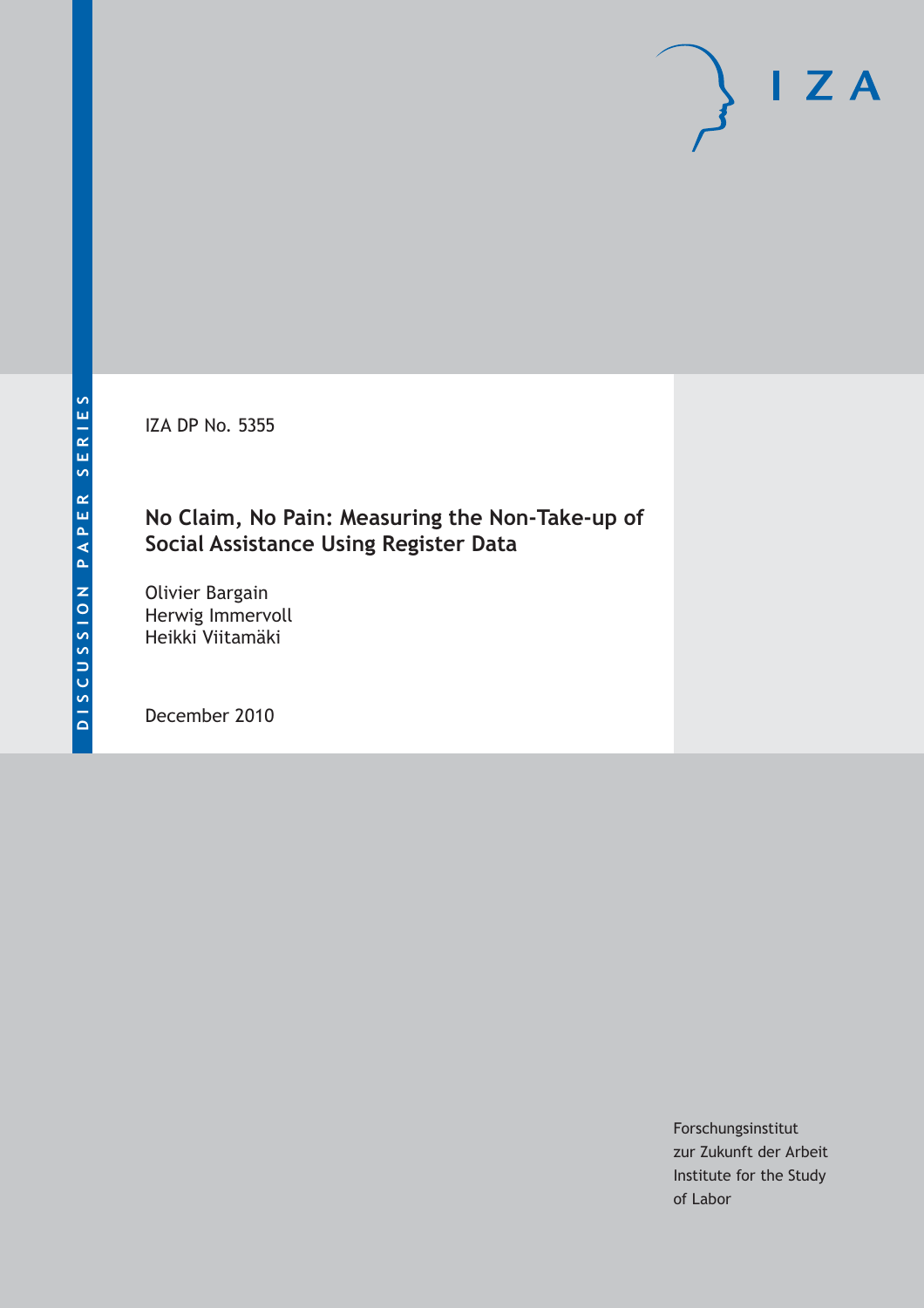# **No Claim, No Pain: Measuring the Non-Take-up of Social Assistance Using Register Data**

# **Olivier Bargain**

*UC Dublin, Geary Institute, CHILD and IZA* 

# **Herwig Immervoll**

*OECD, ISER, European Centre for Social Welfare Policy and Research and IZA* 

# **Heikki Viitamäki**

*VATT, Helsinki* 

Discussion Paper No. 5355 December 2010

IZA

P.O. Box 7240 53072 Bonn Germany

Phone: +49-228-3894-0 Fax: +49-228-3894-180 E-mail: iza@iza.org

Any opinions expressed here are those of the author(s) and not those of IZA. Research published in this series may include views on policy, but the institute itself takes no institutional policy positions.

The Institute for the Study of Labor (IZA) in Bonn is a local and virtual international research center and a place of communication between science, politics and business. IZA is an independent nonprofit organization supported by Deutsche Post Foundation. The center is associated with the University of Bonn and offers a stimulating research environment through its international network, workshops and conferences, data service, project support, research visits and doctoral program. IZA engages in (i) original and internationally competitive research in all fields of labor economics, (ii) development of policy concepts, and (iii) dissemination of research results and concepts to the interested public.

IZA Discussion Papers often represent preliminary work and are circulated to encourage discussion. Citation of such a paper should account for its provisional character. A revised version may be available directly from the author.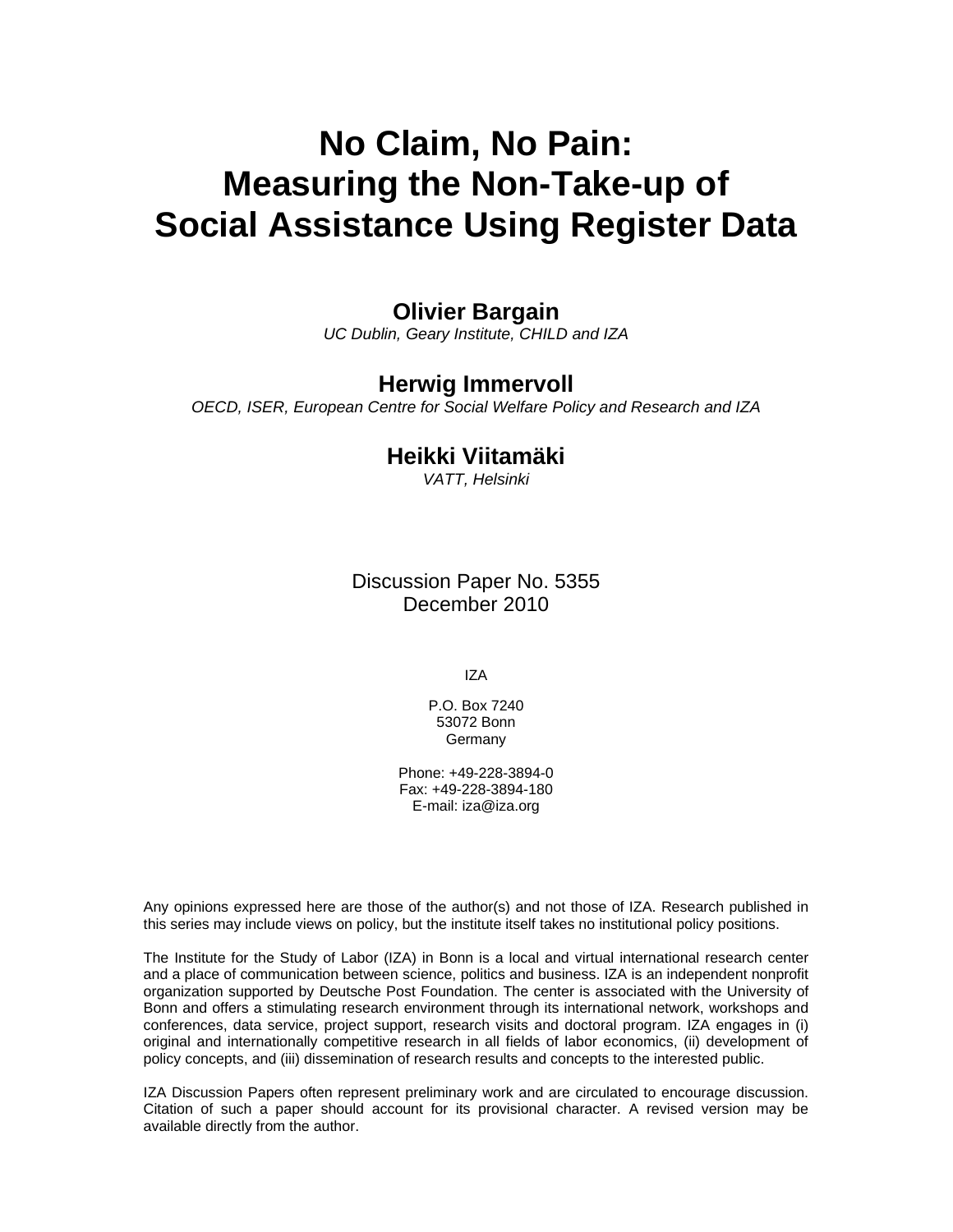IZA Discussion Paper No. 5355 December 2010

# **ABSTRACT**

# **No Claim, No Pain: Measuring the Non-Take-up of Social Assistance Using Register Data\***

The main objectives of social assistance benefits, including poverty alleviation and labormarket or social reintegration, can be seriously compromised if support is difficult to access. While recent studies point to high non-take-up rates, existing evidence does not make full use of the information recorded by benefit agencies. Most studies have to rely on interviewbased data, with misreporting and measurement errors affecting the variables needed to establish both benefit receipt and benefit entitlement. In this paper, we exploit a unique combination of Finnish administrative data and eligibility simulations based on the tax-benefit calculator of the Finnish authorities, carefully investigating the measurement issues that remain. We find rates of non-take-up that are both substantial and robust: 40% to 50% of those eligible do not claim. Using repeated cross-section estimations for years 1996-2003, we identify a set of stable determinants of claiming behavior and suggest that changes in behavior could drive the observed downward trend in take-up rates during the post-recession period. We discuss the poverty implications of our results.

JEL Classification: D31, H31, H53, I38

Keywords: take-up, social assistance, poverty, register data

Corresponding author:

-

Olivier Bargain UCD Belfield, Dublin 4 Ireland E-mail: olivier.bargain@ucd.ie

<sup>\*</sup> This research has been supported through an EU STREP grant under the project "Accurate Income Measurement for the Assessment of Public Policies". We are grateful to the participants of this project and to Paul Devereux, Brian Nolan and Ilkka Virjo for useful comments and advice. We also thank the Finnish Governmental Institute for Economic Research (VATT) and the Ministry of Finance for access to the microsimulation model TUJA. All opinions and errors are our responsibility. In particular, the paper does not represent the position of the institutions to which the authors are affiliated.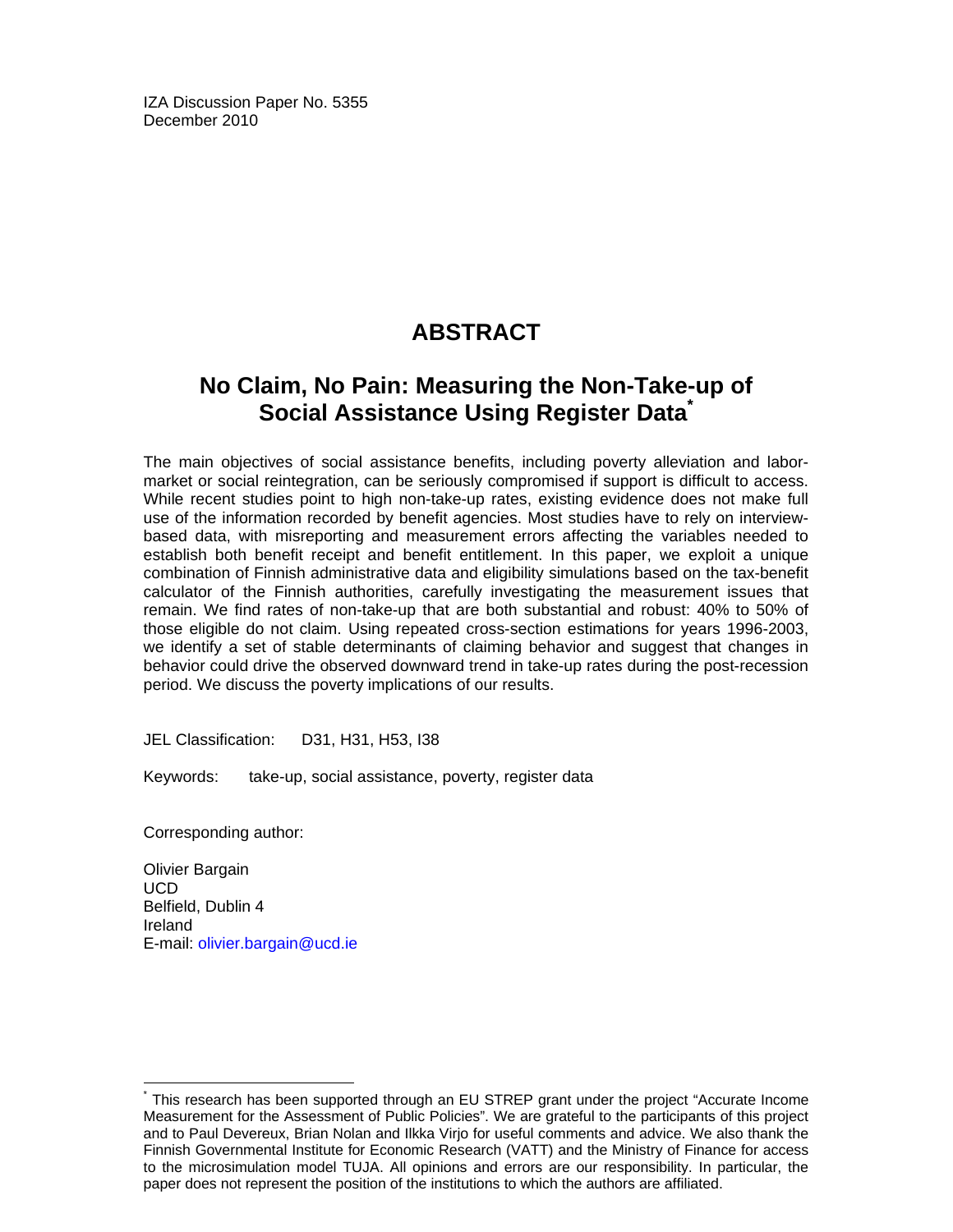# 1 Introduction

Most OECD countries operate social assistance (SA) schemes designed to secure a minimum level of resources for low-income families. However, the redistributive effectiveness of such policies can be compromised if intended recipients end up not claiming benefits because of informational problems, stigma effects or constraining administrative procedures. The recent literature actually points to a substantial non-take-up of income maintenance programs, especially in countries with generous schemes like Germany, France or Nordic countries (see surveys of Hernanz et al., 2004, Currie, 2004, and Matsaganis, 2007).

Yet, the available evidence is fragmented. Despite its policy relevance, the phenomenon of non-take-up is not studied systematically or on a regular basis. Moreover, most existing studies are unable to exploit the rich data on benefit claimants that benefit agencies record as part of the claiming process. Instead, they most often have to rely on interview data. The resulting take-up measures are potentially biased by misreporting and measurement errors affecting either benefit receipt or household characteristics (like income) used to assess theoretical eligibility. Together, these issues reduce the reliability of the resulting take-up rates and of findings that link take-up behavior to observable characteristics. Several studies have used econometric techniques to control for measurement errors (see Duclos, 1995, McGarry, 1996, Pudney, 2001, Terracol, 2002, among others). Using administrative data is an alternative, and perhaps a more direct way of addressing some of these difficulties. Yet, this type of data is not easily available and generally not well-suited for studying benefit take-up (while benefit registers contain, by definition, the most important data for calculating benefit entitlements, they often do not contain any information about those who do *not* claim benefits).

The main contribution of this paper is to derive accurate measures of non-take-up based on comprehensive administrative data. We study the claiming patterns in the Finnish SA scheme (*Toimeentulotuki*), a relatively generous program that provides a financial safety net for those with no or very limited incomes from other sources. We focus on the years 1996-2003, following the deep recession of the early 1990s. Information on actual benefit receipt is obtained using eight waves of an administrative data source, the Income Distribution Survey (IDS), while theoretical entitlements are simulated using TUJA, the tax-benefit calculator maintained and used by the Government Institute for Economic Research (VATT) and the Finnish government. The algorithms used in the tax-benefit model resemble as closely as possible the relevant entitlement rules as applied by benefit agencies. Household characteristics used to simulate eligibility rules are based on register information from IDS data and are largely identical to the information used by benefit agencies to assess formal entitlement. We provide a careful sensitivity analysis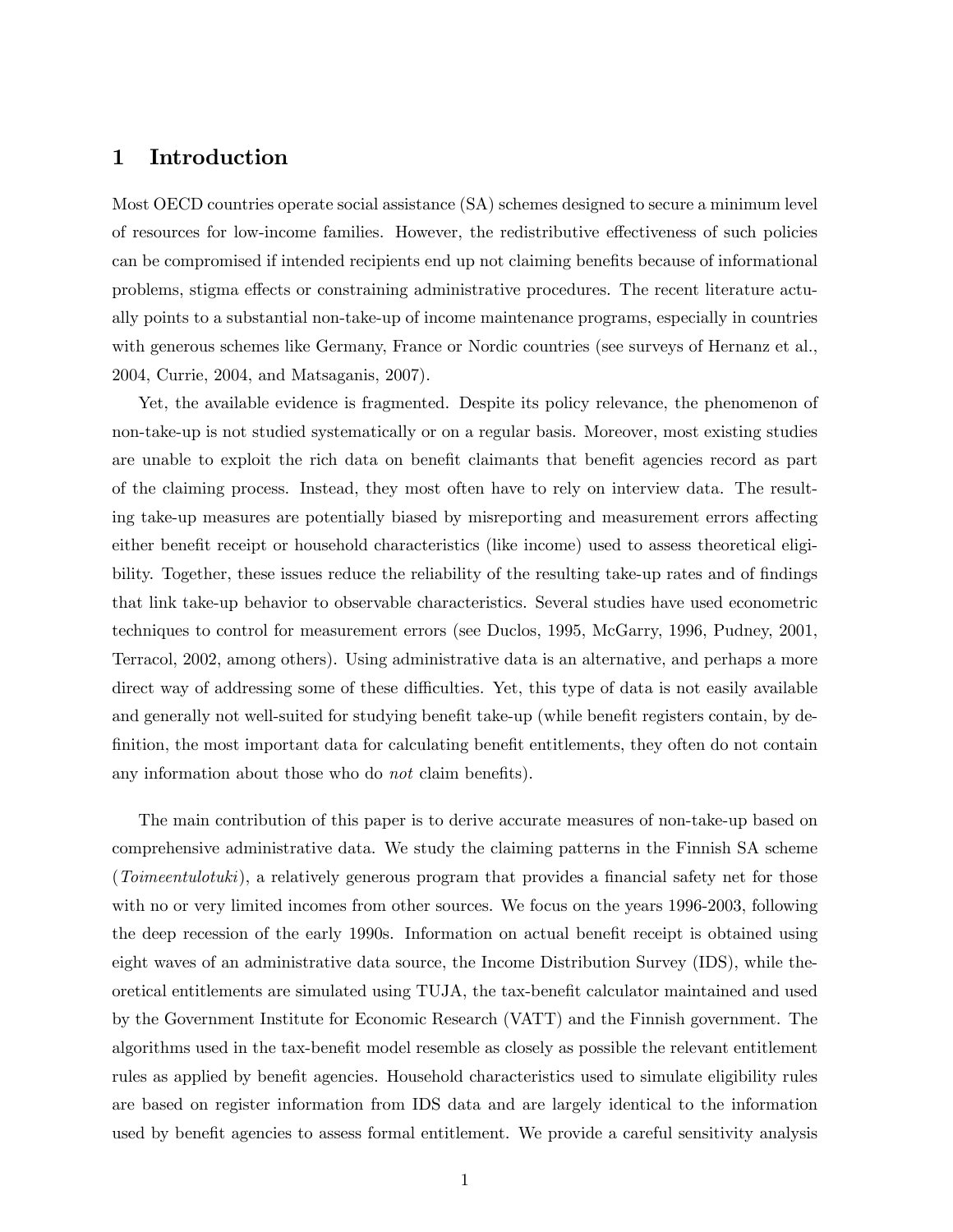in order to investigate remaining measurement issues, notably possible errors due to the fact that, as in other countries, benefit authorities have some room for discretion over entitlement levels.

Results can be summarized as follows. The resulting micro-economic evidence points to significant degrees of non-take-up of SA among the Finnish working-age population of about 40-50%. Hence, our results are broadly in line with several studies which report high nontake-up rates in countries with relatively generous SA schemes. We estimate the propensity of non-take-up on a detailed set of socio-demographic characteristics and for each year, which allows us to characterize stable determinants of claiming behavior over time, in particular expected unemployment duration, expected benefit amounts and variables associated to transaction/information costs or stigma. Finally, we decompose the change in non-take-up rates over time and find that the observed decline in SA receipt (and take-up) in the second half of the 1990s is likely driven by a change in take-up attitude during recovery years.

The paper is structured as follows. In Section 2, we review the existing literature on SA takeup. Section 3 discusses the economic and policy context in Finland and provides an overview of social assistance rules. Section 4 describes the data, provides baseline results and examines the robustness of the resulting take-up measures. In Section 5, we estimate the correlates of non-take-up behavior and present a decomposition analysis to explain the recent time trend. Section 6 concludes.

### 2 A Brief Look at the Literature

There is evidence of non-take-up for several countries and different types of benefits (SA, housing benefit, unemployment benefits), as surveyed for instance in Hernanz et al.  $(2004)^{1}$  Table 1 reviews some studies specifically on the non-take-up of poverty-alleviating transfers. Several observations stand out. Firstly, non-take-up rates across countries and schemes vary considerably  $\sim$  certain policy designs are more effective than others  $\sim$  but are always significant. Secondly, there are sizable differences across studies for the same program (e.g.,  $\rm AFDC$  in the US), which indicates that data and measurement issues present a fundamental difficulty in this area. Interview-based surveys tend to overstate non-take-up (see Hernanz et al., 2004, and Blank, 1997). This limitation applies to most studies reported in Table 1, with the exceptions of those which account for measurement error using the econometric approach suggested in particular by Duclos (1995) and McGarry (1996).

<sup>1</sup>According to Hernanz et al., estimates typically span a range of between 40% and 80% in the case of SA and housing benefit programs, and between  $60\%$  and  $80\%$  for unemployment compensation.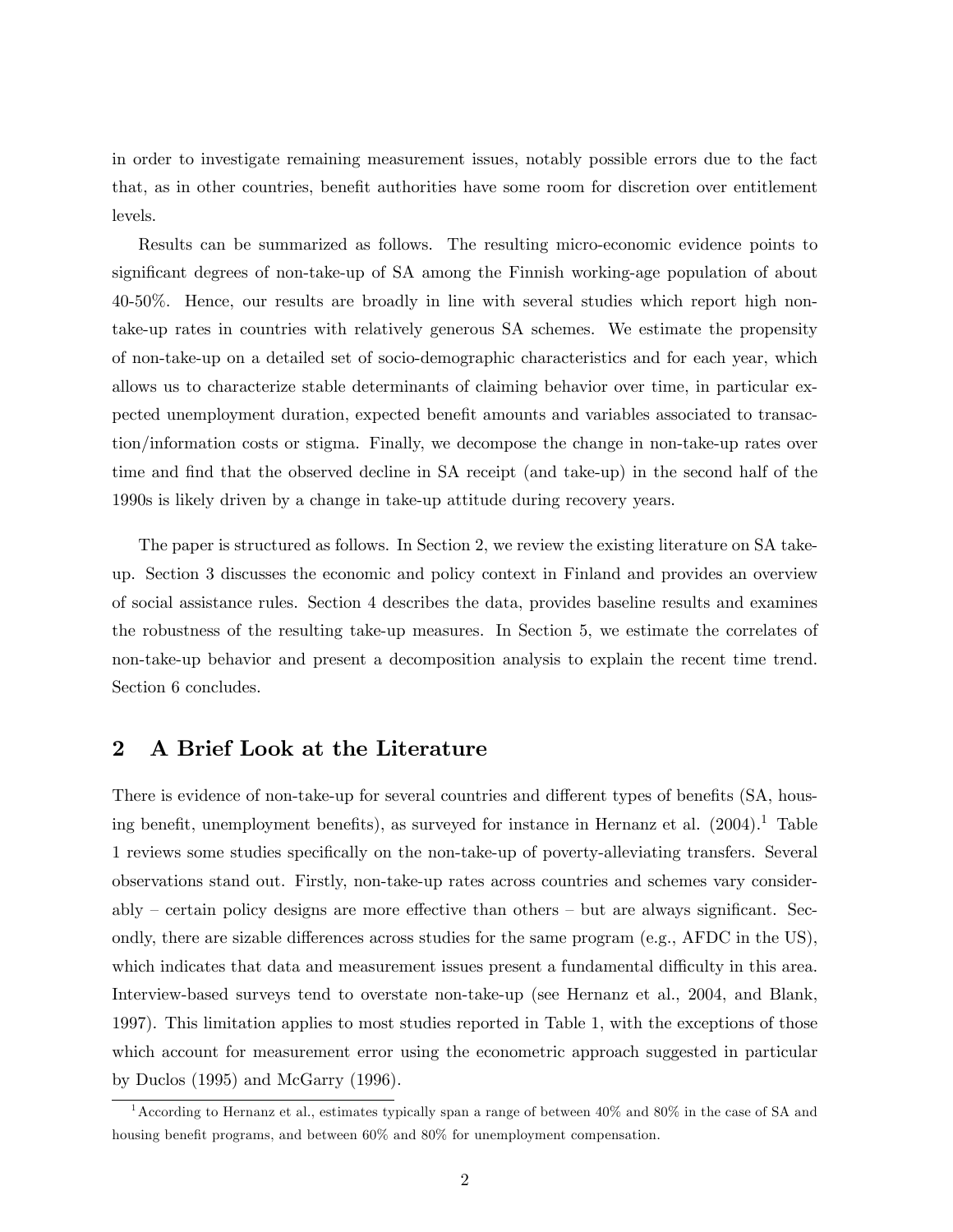Interestingly, studies on countries known to maintain generous SA programs, like Germany and the Nordic countries, all point to high non-take-up rates. This is the case even though methods used are very different. For Germany, Riphahn (2001) and other studies cited in table 1 use an approach very similar to ours, based on a comparison between theoretical eligibility and actual receipt of SA. For Nordic countries, existing evidence relies on specific surveys on self-reported claiming behavior. Virjo (2000) uses a small mail survey of the 1995 Finnish population while Gustafsson (2002) uses phone interviews for Swedish individuals in the years 1985 and 1997. Both studies find very high rates of non-take-up.<sup>2</sup>

The present study, based mostly on administrative data, confirms that non-take-up is high in Finland  $\sim$  even if not as high as reported by Virjo. Equally important, our econometric estimations point to similar determinants of non-take-up as what is qualitatively described in self-assessment surveys on Sweden and Finland. We come back to this in section 5.

### 3 Social Assistance in Finland

#### 3.1 The Economic and Policy Context

In Finland, the deep recession of the early 1990s has caused the loss of nearly half a million jobs, pushing the unemployment rate from less than  $5\%$  to more than  $15\%$  – see Figure 1. As incomes declined, universal social security and welfare assistance have played their role as safety nets, with the proportion of households receiving SA more than doubling from  $6\%$  of the population in the early 1990s to 13% in 1996. A period of growth has followed in the second half of the 1990s, contributing to an important reduction in unemployment. However, pre-recession levels have not been restored. The proportion of long-term unemployment, officially defined as being out of work for 12 months or more, has declined and stabilized below 25% of total unemployment in 2001.

As in other countries, understanding the interactions and complementarities between SA and first tier unemployment benefits is important. Finnish jobseekers with sufficient contribution records are entitled to time-limited unemployment insurance benefits. The system consists of a basic mandatory scheme paying flat-rate benefits and a voluntary scheme providing earningsrelated top-ups. Both are non-means tested. One important measure taken by the Finnish government in response to soaring unemployment rates during the early 1990s was the introduction of unemployment assistance in 1994. This program, known as Labour Market Support,

 $^{2}$ In Finland, the Ministry of Social Affairs and Health (2006) acknowledges the possible role of information costs and stigma, yet emphasizes the difficulties involved in producing reliable estimates using interview-based data.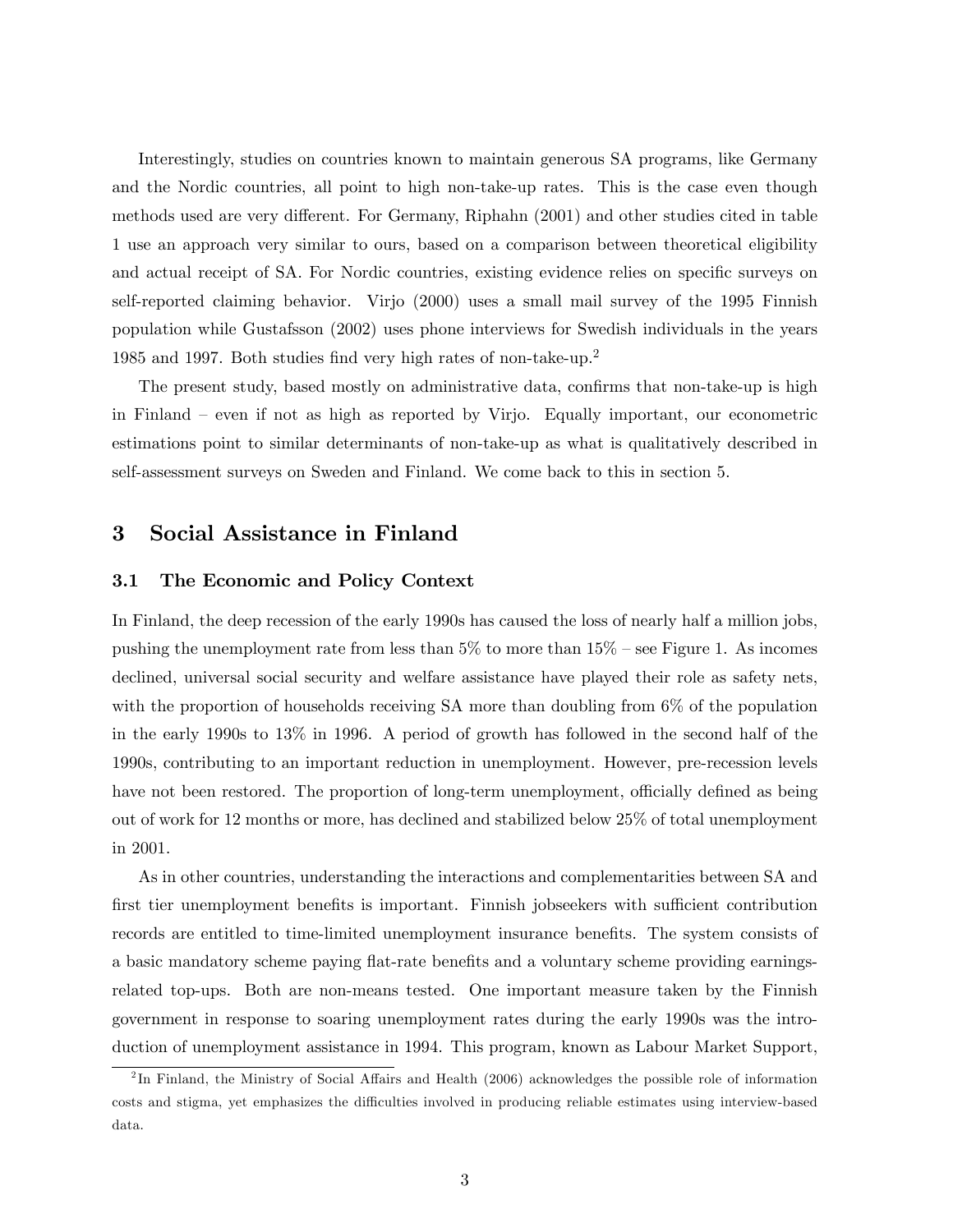covers jobseekers who are not entitled to insurance benefits (notably the young unemployed) or have exhausted their entitlements. It is non-contributory, means-tested (except for older unemployed aged 55 and above) and not time-limited. The maximum amount of unemployment assistance is similar to the basic allowance under the unemployment insurance scheme, around 23 euro/day in 2002, but is reduced with a means test. Importantly, the resulting entitlements can be topped up by SA benefits. In fact, the concurrent receipt of unemployment benefits and SA is common, particularly among the long-term unemployed (see Saarela, 2004).

#### 3.2 Features and Entitlement Rules of the SA Scheme

SA rules described hereafter are decided at the national level but SA is administered locally by municipalities. We focus in this study on SA payments aimed at supporting recurring living expenses of low-income families, or 'regular' SA. It is paid on a monthly basis and is generally means-tested on the income of the previous month. The assessment unit is the nuclear family, defined as a single individual or a couple plus all children under  $18<sup>3</sup>$  Subject to relevant income criteria, all private adult persons can apply for SA benefits; military and students (during term time) are in principle not entitled to it. Local authorities may also exercise some discretion depending on claimants' circumstances. This may affect the evaluation of needs for regular SA, as extensively discussed below, and also concern the fact that municipalities sometimes grant non-regular benefits. $4$ 

Eligibility and entitlement amounts are computed monthly as the difference between recognized economic needs and total family means, according to the simple formula:

$$
SA = Max[0; (B + AC + HC_{sa}) - (Y + HB + FB)].
$$
\n(1)

The maximum entitlement is composed of a basic amount  $B$  to cover essential needs, a supplementary benefit corresponding to additional costs  $AC$  and a benefit  $HC_{sa}$  covering a certain part of the family's housing costs. The income assessment accounts for net incomes  $Y$ , housing benefits  $HB$  and family benefits  $FB$ .

On the income side, Y corresponds to the sum of individual incomes of all family members, earned income or replacement incomes, net of taxes and mandatory social contributions. Family

<sup>&</sup>lt;sup>3</sup>Children over 17, grand parents, other relatives or cohabitants are considered families of their own (possibly with their own partners and children). We account for the possibility that one physical household consist of more than one family and, correspondingly, receive more than one SA payment.

<sup>&</sup>lt;sup>4</sup>These include one-off supplements as well as SA for special situations (sickness and other life events) and preventative SA benefits. These other, non-regular forms of SA, are typically temporary and hence characterized by short benefit durations. They are not (and typically cannot be) explicitly modeled by TUJA. We discuss their treatment in the next section.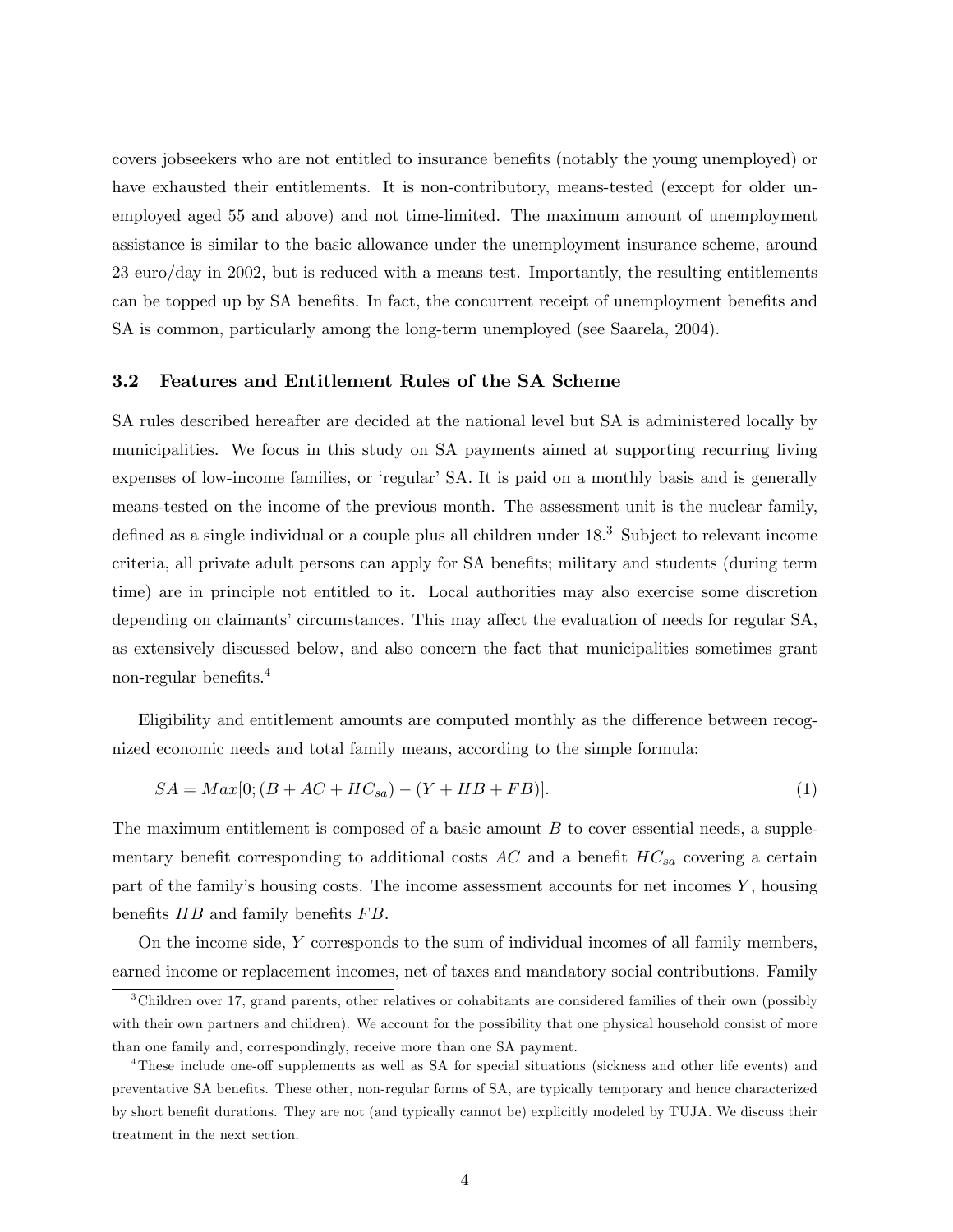benefits,  $FB$ , include universal child benefits and child maintenance benefit but exclude some minor family-related transfers. Housing benefits  $HB$  depend on 'accepted' housing costs, which correspond to actual costs, HC, up to a maximum level  $C(Z)$ . This ceiling is a function of a set Z of household characteristics (age and size of the dwelling, municipality, number of inhabitants). In multi-family households, total  $HB$  is generally allocated to each family in proportion to its relative size within the household.

The basic amount B designed to cover necessities is a function of family size and composition. It amounts to 375 or 359 euro – depending on the region – for a single individual (2003 figures),  $70\%$  more for a couple, plus another  $70\%$  for a first child between 10 and 17 years of age or  $63\%$  for a first child under 10; these latter percentages are reduced by 5 points for the second child and by 10 for each further children. Recognized additional costs, AC, consist of workrelated expenses (e.g. childcare fees), healthcare expenses and possibly other expenses due to specific circumstances. They are conditional on case-by-case judgments of claimants' economic situations. Housing costs recognized for SA calculations,  $HC_{sa}$ , are determined by municipalities on the basis of local rent levels. They are equal to housing costs used for computing housing benefits, minus a small part of  $7\%$  that recipient families are supposed to cover themselves since 1997, plus part of the difference between the actual costs  $HC$  and the ceiling C when  $HC - C > 0$ . The fact that benefit agencies can apply some discretion on AC and  $HC_{sa}$  levels, and hence on deciding whether claimants' circumstances make them eligible for SA support, is potentially important and carefully investigated in some detail below.

# 4 Measuring Non-Take-up

#### 4.1 Data, Selection and Implementation

We use the Finnish Income Distribution Survey (IDS), a rotating two-year panel containing information on incomes, direct taxes, benefits and socio-economic characteristics of individuals living in private households. We use the eight waves from 1996 (25; 328 individuals) to 2003 (29; 070 individuals) as weighted representative samples of the population of each year. The sample size corresponds to around  $0.5\%$  of the population, with slight variations across years. Information on actual SA receipt (annual amount, number of months of receipt) is based on registers and does not suffer from under-reporting. IDS provides a reasonably good match with official municipal statistics, as assessed by Törmälehto  $(2001)$ . Most of the necessary information to assess theoretical eligibility (income, capital, socio-demographic characteristics) is based on the taxation registers (for all taxable incomes) and other specific registers (e.g., for non-taxable benefits). This is the same information that benefit agencies use when determining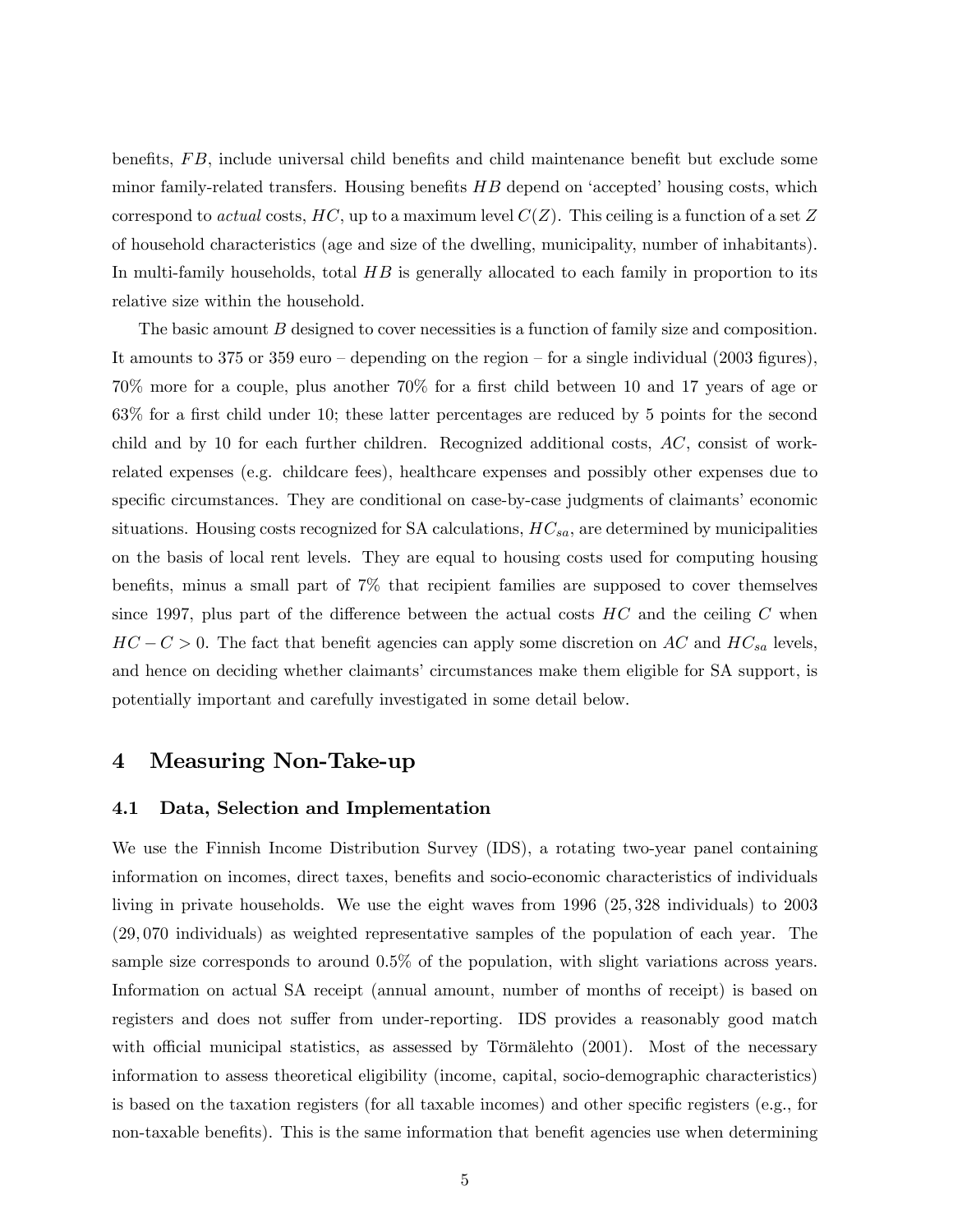benefit entitlements and is therefore accurate and well-suited for investigating benefit take-up. Some auxiliary information is gathered through interviews conducted by Statistics Finland on the same households. Some of it, particularly actual housing costs HC and the duration of individuals' activity status over the year, is also used to determine eligibility and may introduce measurement errors as discussed below.

We select the group of working or potentially working families. In particular, students, disabled and pensioners are excluded from the sample we analyze. Students are in principle not entitled to SA during school terms but a substantial number of them receive some support according to IDS data. They may work during the summer, may not declare student status during the year, or benefit from discretionary decisions from municipalities depending on their circumstances (e.g. when waiting for a student loan). Pensioners and disabled also present some scope for errors in eligibility assessment since they are more frequently subject to additional payments from municipalities  $(AC)$  to cover medical expenses, health care, etc. In any case, Finnish pensioners are rarely eligible for regular SA which is the subject of this study (the minimum pension is typically slightly above SA thresholds) and rarely experience income poverty  $(Riihela et al., 2001).$ 

We now describe the practical aspects of measuring theoretical eligibility. To apply formula  $(1)$ , we first need to determine family *means*. Net incomes Y are taken from registers (gross incomes, taxes, social contributions) as well as benefits  $HB$  and  $FB$ . We refrain from simulating these benefits using TUJA in order to minimize the scope for simulation errors and to avoid the problem of non-take-up of housing benefits (see Jäntti, 2006). As in Riphahn (2001), monthly income information for each family member is constructed by combining the annual values recorded in the data with information on the number of months spent in different labor-market status over the year (part-time or full-time salary work, receipt of unemployment benefit, inactivity).<sup>5</sup> Notice that this information is likely affected by measurement errors since it is drawn from interviews (and also because we assume that income levels do not change during each labor market spell). Then we assess total family needs. The basic amount  $B$  is a function of family composition and is accounted for in a straightforward way.<sup>6</sup> The main difficulty in assessing

 $5$ Note that, using this approach, monthly family incomes cannot be reconstructed reliably when more than one adult changes status during the year, because there is no information in these cases on the overlap of different states between different family members. We have therefore dropped such families from the sample, which leads to a noticeable but relatively minor reduction of the sample size (by less than 5%).

<sup>&</sup>lt;sup>6</sup>Note however that our data provides demographic characteristics at the end of each year while demographic changes (birth, divorce) during the year could lead to incorrect assessments of family needs. Hence we exploit the panel dimension to identify families whose demographic make-up changes during the year. We find that such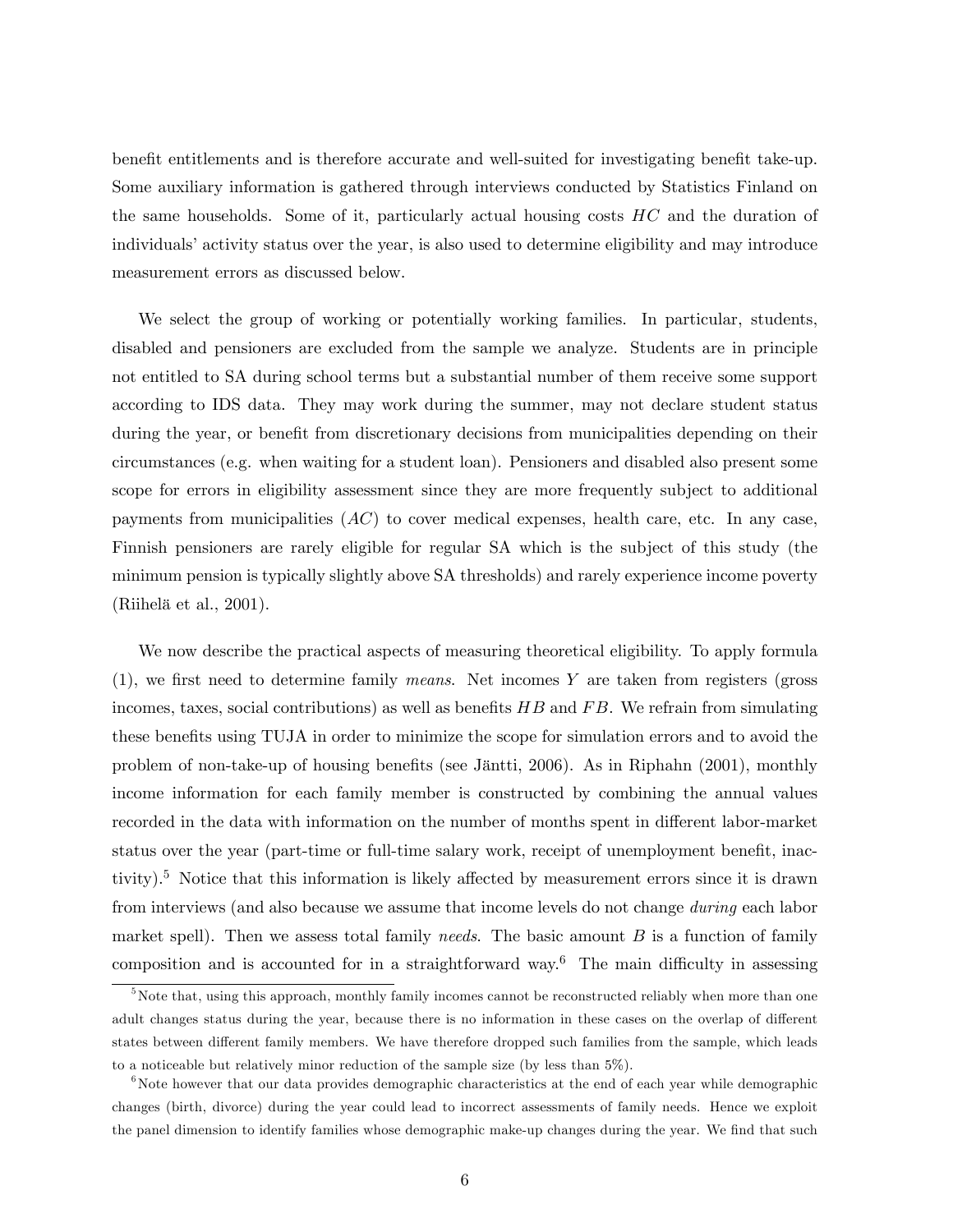needs pertains to uncertainties about accepted housing costs,  $HC_{sa}$ , and additional costs,  $AC$ . Both are influenced by some degree of discretion and judgment by benefit offices. For housing costs, the ceiling  $C$  is fully determined by official rules and register information on household characteristics. However, actual costs, HC, originate from the complementary interview-based data; comparison with housing benefits received indicates that  $HC$  are likely to be understated. IDS data covers some of the additional costs AC (notably for childcare) but probably not all those recognized by benefit agencies on the basis of individual circumstances  $-$  although we have excluded pensioners for whom additional costs are likely to be most important. In section 4.3, we analyze the sensitivity of our results to varying levels of these costs.

#### 4.2 Baseline Results

Previous calculations identify eligible families while the data informs about actual SA receipt. The samples obtained on this basis are described in Table 2, for the pooled years 1996 to 2003. A number of observations can be made. Eligible families, claiming or not, are more often singles and have fewer children than non-eligible families  $-$  these families belong to the poorest group (as in other Nordic countries, but contrary to the large majority of OECD countries, child poverty rates in Finland are lower than average poverty). A majority of families claiming SA already receive unemployment assistance. Correspondingly, the heads of these families also experience longer spells of unemployment. Those failing to take up SA are more likely to have access to resources other than employment and replacement incomes (almost one fourth are self-employed). Non-take-up families also own their dwelling more frequently. Income levels are lower in the take-up group. Their monthly average SA entitlements are only slightly higher, but expected benefit duration may be higher  $\sim$  see the regression analysis below.

We introduce some notation and define two alternative measures of non-take-up. Denote  $E$ the number of families eligible for regular  $SA$  (as simulated by TUJA), T the number of families eligible for and receiving SA (the "takers"), and  $M$  the number of families receiving some SA but deemed non-eligible for regular SA ("missed" eligibility). The total population of recipients is therefore  $T + M$  while a direct measure of the eligible population not claiming regular SA is  $E - T$ . A first definition of the non-take-up rate (NTU) ignoring M goes as follows:

 $NTU1 = (E-T)/E.$ 

We have mentioned above that other forms of SA benefits coexist with regular SA. Importantly, these cannot be identified in the micro-data because receipts of both regular and irregular SA

changes are rare enough not to affect results in any significant way (details available from the authors).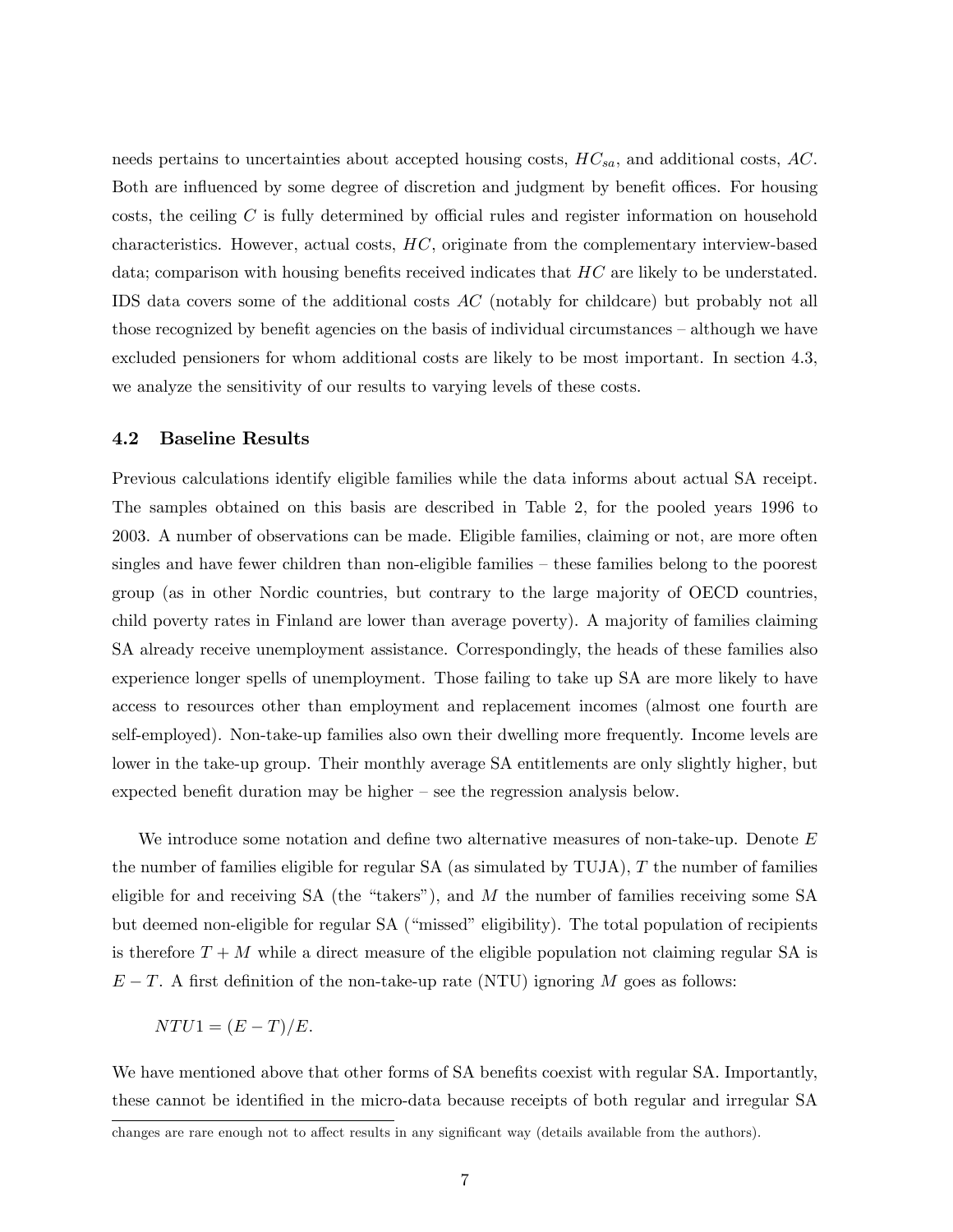are recorded in the same variable. Yet, those who are *only* eligible for non-regular benefits will be part of  $M$ , together with recipients of regular SA for whom we have "missed" the eligibility due to erroneous assessment of their needs, other simulation errors or, indeed, administrative error. These types of errors are referred to as Type II or beta errors in what follows. Thus, in an alternative definition, we reassess the number of eligible families (at the denominator) to account for non-regular SA or beta errors, that is:

$$
NTU2 = (E - T)/(E + M).
$$

In the numerator, the number of families entitled to, but not claiming, regular SA remains unchanged (M cancels out as non-regular SA and beta errors are added to both  $E$  and  $T$ ).

Conceptually, these two measures can be seen as lower and upper bounds of the extent of non-take-up. In our baseline scenario on the whole selected sample and for the year 2003, they are found to be  $51\%$  and  $43\%$  respectively (first line of Table 3). Figure 2 describes the time trend of NTU1, NTU2 and the balance between eligible and recipient families in the selected sample over the 1996-2003 period. There is a gradual and significant increase in non-take-up from 44% to around 51% according to NTU1 (from 36% to 43% according to the more conservative measure NTU2). When considering years with extreme values, namely 1997 and 2002, NTU1 increases from 40% to 53:5% and NTU2 from 31% to 45%. Underlying this upwards trend is a relatively stable population of eligible families after 1998 combined with a declining numbers of recipients. We suggest possible explanations for this pattern in the next section.<sup>7</sup>

#### 4.3 Sensitivity Analysis

We assess the robustness of our results using alternative simulations of theoretical SA entitlements. One important aspect is how well eligibility simulations match up with SA receipt as recorded in the data. In particular,  $M$ , as a proportion of all recipients, appears to be relatively large in our baseline (cf., Table 3) and requires further investigation. This "missed" eligibility includes beta errors affecting regular SA and recipients of non-regular SA, which is not modeled. In view of the high quality of the data on SA receipt and income levels, beta errors are likely due to incomplete or erroneous information about needs  $(AC + HC_{sa})$  or duration of activity status over the year used to construct monthly incomes.

For the year 2003 (results for other years available from the authors), we first investigate the

<sup>&</sup>lt;sup>7</sup>We have checked that standard errors obtained when assuming asymptotic normality are not too different from those obtained by brute force bootstrapping (randomly drawing 200 samples with replacement from the original one and each time recalculate non-take-up). We find similar results (2.7 with bootstrap compared to 2.1 for asymptotic standard errors).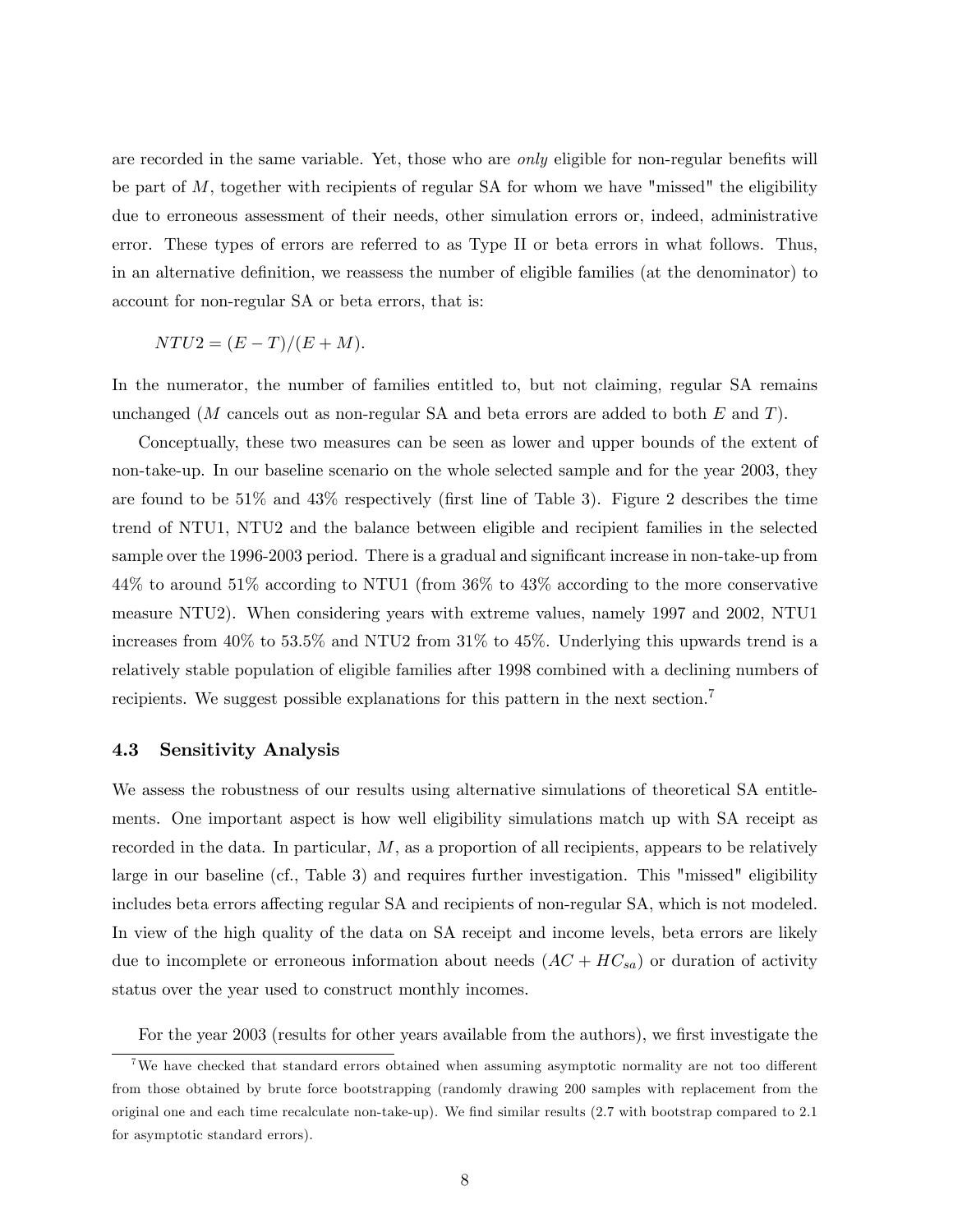sensitivity of non-take-up and the prevalence of the beta errors to  $+5\%$  and  $+15\%$  variations in family-specific additional costs  $AC$  and recognized housing costs  $HC_{sa}$  respectively. These changes were chosen on the basis of the discussion above, which indicated that these elements of family needs are likely to be underestimated in the baseline simulations. For completeness, we also examine a reduction  $(-5\%)$  of the two variables in order to test for symmetry around the baseline. Results are reported in Table 3. Most importantly, it is reassuring that the resulting non-take-up rates do not vary much. For the sample as a whole and over all scenarios, NTU1 remains in a  $50 - 54\%$  range  $(43 - 45\%$  according to NTU2). Beta errors partly disappear, suggesting that family needs and in particular AC, are indeed somewhat understated in our baseline simulations.

Results for single individuals, who make up some 80% of recipients, show a slightly lower level of non take-up, around  $45\%$  ( $38\%$ ) according to NTU1 (NTU2). For this group, the specific measurement problems related to multi-adult families disappear and the extent of beta errors is much lower as a result (M is also smaller because families with children are more likely to receive one-off payments and other types of non-regular SA due to temporary needs).<sup>8</sup> The third and fourth columns of Table 3 present results on a sub-group of families where all adults remain in the same employment status during the entire 12-month observation period (this group represents a large majority of eligible families  $-$  around 75%). This group is not subject to potential errors affecting the construction of monthly information on incomes when status changes over year. We observe that, in this case, non-take-up rates decrease slightly, by 2 points for the whole sample and by 4 points for singles, while the proportion of "missed" eligibility drops to half of the baseline numbers. In the case of singles, this proportion drops to very small levels, around  $2-3\%$ , depending on the assumptions concerning AC and  $HC_{sa}$ .

This exercise illustrates that errors occur in the simulation of theoretical entitlements despite high-quality data. Importantly, however, non-take-up rates are relatively stable even for larger variations of our 'needs' measure. These results confirm that non-take-up rates in Finland fall into the range of previous results for Germany or France, as surveyed in Table 1, but are lower than those found in earlier studies on Nordic countries.<sup>9</sup>

<sup>&</sup>lt;sup>8</sup>Note that lower levels of non-take-up for singles may also be due to genuine differences in claiming behavior and not necessarily to lower rate of simulation errors. Also note that the presence of single parents in the "singles" group makes that some understatement of family needs still persists and take-up measures for singles also vary when increasing  $AC$  and  $HC_{sa}$ .

<sup>&</sup>lt;sup>9</sup>For instance, we find an estimate of  $35 - 44\%$  (baseline) for the year 1996, substantially below the 60% reported by Virjo (2000) using 1995 data. This pattern is consistent with the common presumption noted above that non-take-up rates tend to be too high when evaluated using interview data.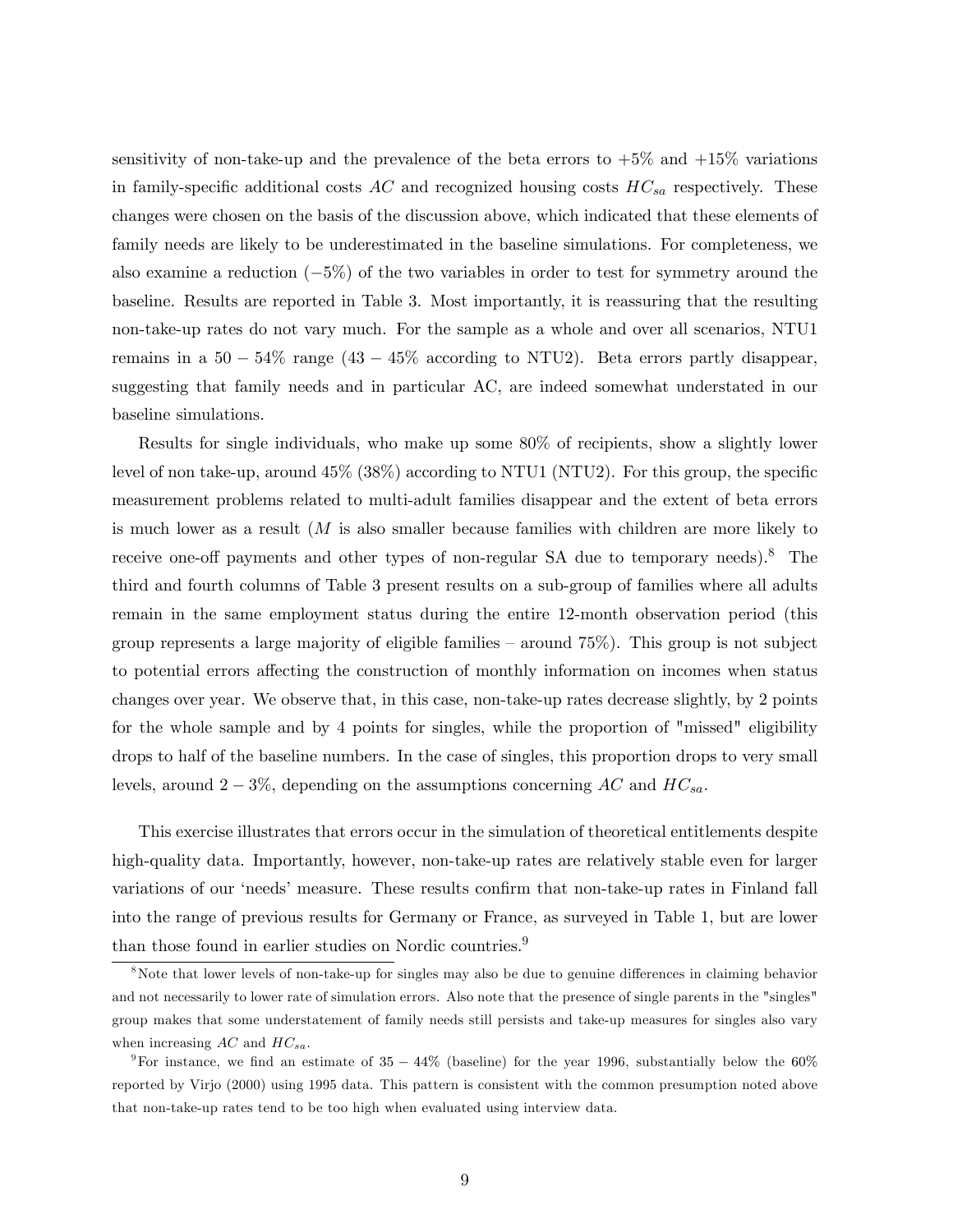Before turning to estimations, we take a look at non-take-up rates for low income groups  $-\frac{1}{2}$ the target group of such policy. Figure 3 distinguishes vintiles  $(1/20)$  of equivalised disposable income, zooming in on the first seven vintiles of the distribution in year 2003, i.e., the income groups where we observe SA recipients. Not all of these are poor. When identified by a poverty line at 50% of the median income, the poor are essentially in the first vintile (the headcount ratio is slightly less than 5%). The comparison of eligibility and actual receipt is striking. At the bottom of the distribution, SA is 'theoretically' well targeted to the poorest. Indeed, more than 90% of those with incomes below 50% of the median are eligible for regular SA, against 5% of the non-poor. But because of non-take-up, SA support partly fails to reach them in practice.<sup>10</sup> We find that the recipients in these lowest vintiles are composed mostly of single individuals, whose SA entitlements are generally not sufficient to lift them above the poverty line. Income groups in higher vintiles (above the poverty line) are mostly made up of families with children. Recipient families are more likely to escape poverty partly because of relatively more generous SA amounts (the implicit equivalence scale is more favorable to children than the "modified OECD" scale used to calculate poverty). As noted above, 'missed' eligibility is also more frequent for this group. Importantly, and reassuringly for the validity of our exercise, the error potentially committed is concentrated among higher-income groups while it is very small in the poorest population.

# 5 Model Estimation and Decomposing Time Trend

#### 5.1 Modeling and Estimating Non-Take-up

We focus on the eligible group according to our baseline simulation and model non-take-up as a simple binary decision. This choice can be rationalized using a simple structural interpretation following Pudney et al. (2002) or Moffitt (1983). Denote  $B(X)$  the theoretical entitlement level function of family characteristics  $X$ . The money-metric disutility of claiming the benefit can be written as a positive cost  $e^{Z\beta+\varepsilon}$  which depends on a vector Z of household-specific characteristics and a random term  $\varepsilon$  (optimization error). A family does not claim the benefit if the costs more than offset the gain, i.e.  $B(X) < e^{Z\beta + \varepsilon}$ , or equivalently if the propensity not to take up:

$$
N^* = Z\beta - \log B(X) + \varepsilon
$$

is positive. Assuming that  $\varepsilon$  follows a normal distribution of zero mean leads to the standard probit model. The marginal effect of  $\log B$  is a priori unknown and not forced to equal unity

 $10$ This overall picture is consistent with the findings of Aho and Virjo (2002) who show that receipt of SA is only weakly correlated with income poverty.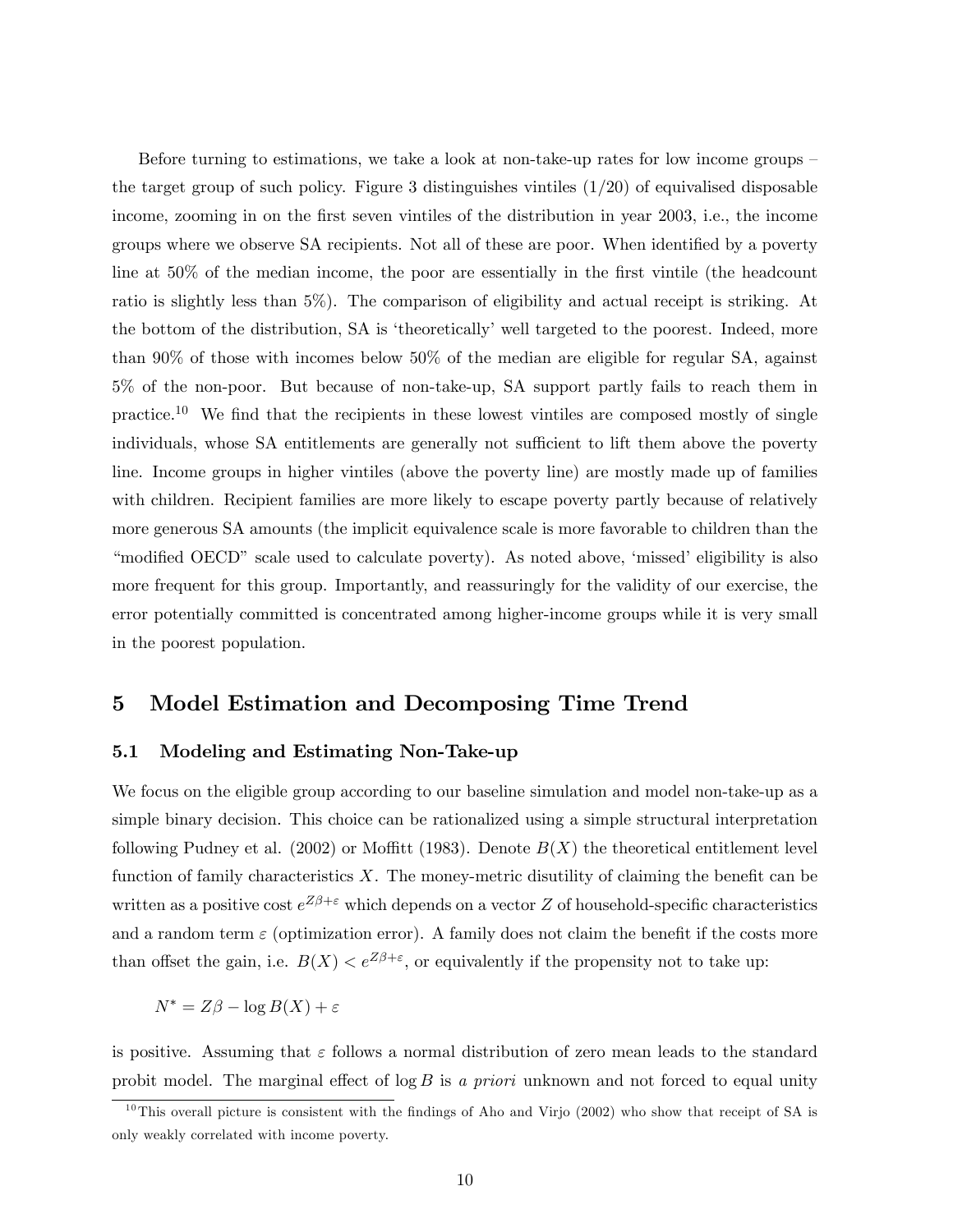in our estimations.<sup>11</sup>

To facilitate interpretation, Table 4 reports marginal effects of the covariates on the probability of non-take-up. The baseline specification shows a satisfactory fit. Note that some of the estimates in our specification may not be significantly different from zero when using single year data, due to the small sample size for each independent year. Thus table 4 also reports results for the pooled waves (last two columns). We distinguish between the complete selection of eligible families and the sub-group of long-term unemployed. The latter group, defined here as families with a total of less than two months spent in employment (around 58% of the total selection of eligible families), constitutes a particularly vulnerable population that deserves specific attention.

Our findings are broadly in line with other studies, including Anderson and Meyer (1997), Riphahn (2001) but also with more qualitative studies like Virjo (1999) and Gustafsson (2002) for Finland and Sweden. We discuss results along the lines of Riphahn (2001), who emphasizes three main groups of determinants of take-up behavior: the amount and duration of the expected benefits, information and transaction costs of applying for social assistance and factors affecting individual stigma or its perception. It is confirmed that higher amounts of SA entitlements significantly reduce the probability of non-take up in most years.<sup>12</sup> A range of variables could act as plausible proxies for a second aspect of entitlement, expected benefit duration. This includes characteristics associated with a more permanent need for income support. Being a pensioners or disabled are two obvious candidates but we have excluded these groups from our analysis. Single parents with young children may also depend on SA for longer periods and being a single parent is indeed associated with a lower non-take-up probability in the pooled sample. Education variables for the family head can be expected to proxy her long-term earnings potential (but alternative interpretations are possible). Low education is found to be a fairly stable determinant of take-up behavior (with only few years exception), associated with lower non-take-up probabilities. Along the same line of reasoning, the permanent income of SA entitled self-employed or owners of their own dwelling is more likely to exceed current income than for the

 $11$  In general the entitlement level B is only identified by parametric restriction (log) or possible non-linearity or discontinuity in the function  $B(X)$ . Exclusion restrictions may also apply if vector Z does not overlap with family characteristics  $X$  used in the benefit computation. See Pudney (2001).

<sup>&</sup>lt;sup>12</sup>The elasticity is very small, however. Evaluated by simulation over the whole sample (pooled years), a  $10\%$ increase in SA translates into a reduction of non-take-up probabilities of around 0.5 percentage points (compared to 2 points in Riphahn, 2001). Also, Figure 4 (top) reports the SA amounts for claimants and non-claimants, confirming the very small differences found in average amounts (cf. Table 2). Other variables seem to have more influence. Overall, the distribution of the predicted propensity not to claim,  $\widehat{N^*}$ , shows marked differences between claimants and non-claimants, as can be seen in Figure 4 (bottom).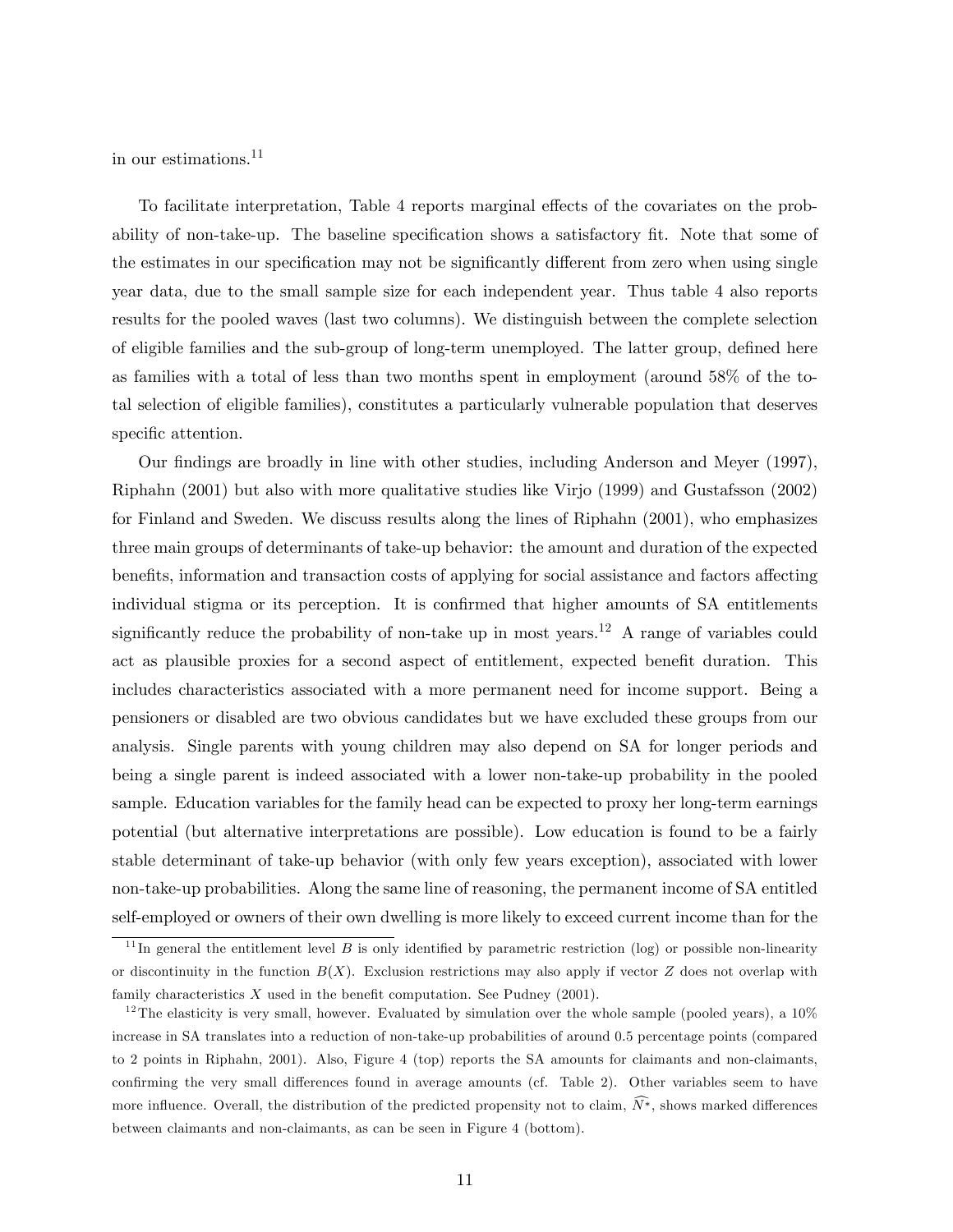SA entitled group on average. Consistent with such a pattern, these two characteristics indeed turn out to be stable correlates of non-take-up, with significantly negative marginal effects for all years.<sup>13</sup> A variable accounting for the actual duration unemployment (number of months during the year) shows that longer-term unemployed have a substantially higher claiming propensity; this result holds for most years and for the pooled data. The receipt of unemployment assistance is also a stable explanatory factor, significant for all years. It indicates that families who are already in touch with a benefit agency are more likely to make a claim for SA as well (see Saarela, 2004). For these claimants, the marginal stigma and transaction costs of applying for SA are likely to be low. The same reasoning applies to those using social housing, who show a significantly higher propensity to claim for half of the years and in the pooled sample.

Year dummies measure time fixed-effects in relation to 1996. They confirm that the level of non-take-up has increased since 2000. Estimates for the time trend are however not significant for the long-term unemployed, suggesting that the claiming pattern of this group is more homogenous and more stable. We have also tested the significance of regional indicators: coefficients are significant only for two of the years and insignificant in the pooled sample. However, an alternative specification with interaction of years and regions passes a LR test at the  $8\%$ significance level. This is consistent with differentiated take-up trends across municipalities  $-\alpha$ point discussed in the concluding section.<sup>14</sup>

#### 5.2 Time Trend: A Decomposition Approach

Finally we attempt to explain the notable increase in non-take-up rates over the period of interest, as illustrated in Figure 2. The total change amounts to 13:5 points, from 40% to 53%, with NTU1. It is possible that claiming behavior has changed during the period under

<sup>&</sup>lt;sup>13</sup>Riihelä et al. (2001) indicate that in Finland, self-employment is one of the main contributors to poverty headcounts when measured in income terms, but a small contributor for consumption-based measures. Note also that among the dichotomous indicators, home ownership (outright) has the largest marginal effect, increasing the non take-up probability by 31 points, which is qualitatively and quantitatively similar to Riphahn (2001).

 $14$ Other variables have more minor effects. The presence of children reflects greater needs and possibly a greater willingness of parents to resort to the welfare system. The effect is not significant, however, probably because the effect of having children is already partly picked up by the single-parent dummy. Since students and pensioners are excluded from our sample, the variability in terms of age is restricted. As a result, age is significant only in the pooled regression and at the 10% level. The positive sign is nonetheless in line with prior studies (e.g., Gustafsson, 2002), which generally report that take-up declines with age, and suggest possible age differences in information and transaction costs, as well as cohort differences in terms of perceived stigma. For half of the years, urban families have a significantly higher likelihood of non-take-up; this is relatively counter-intuitive if one thinks that greater anonymity of urban areas may protect applicants from stigmatization, but alternative interpretations are possible.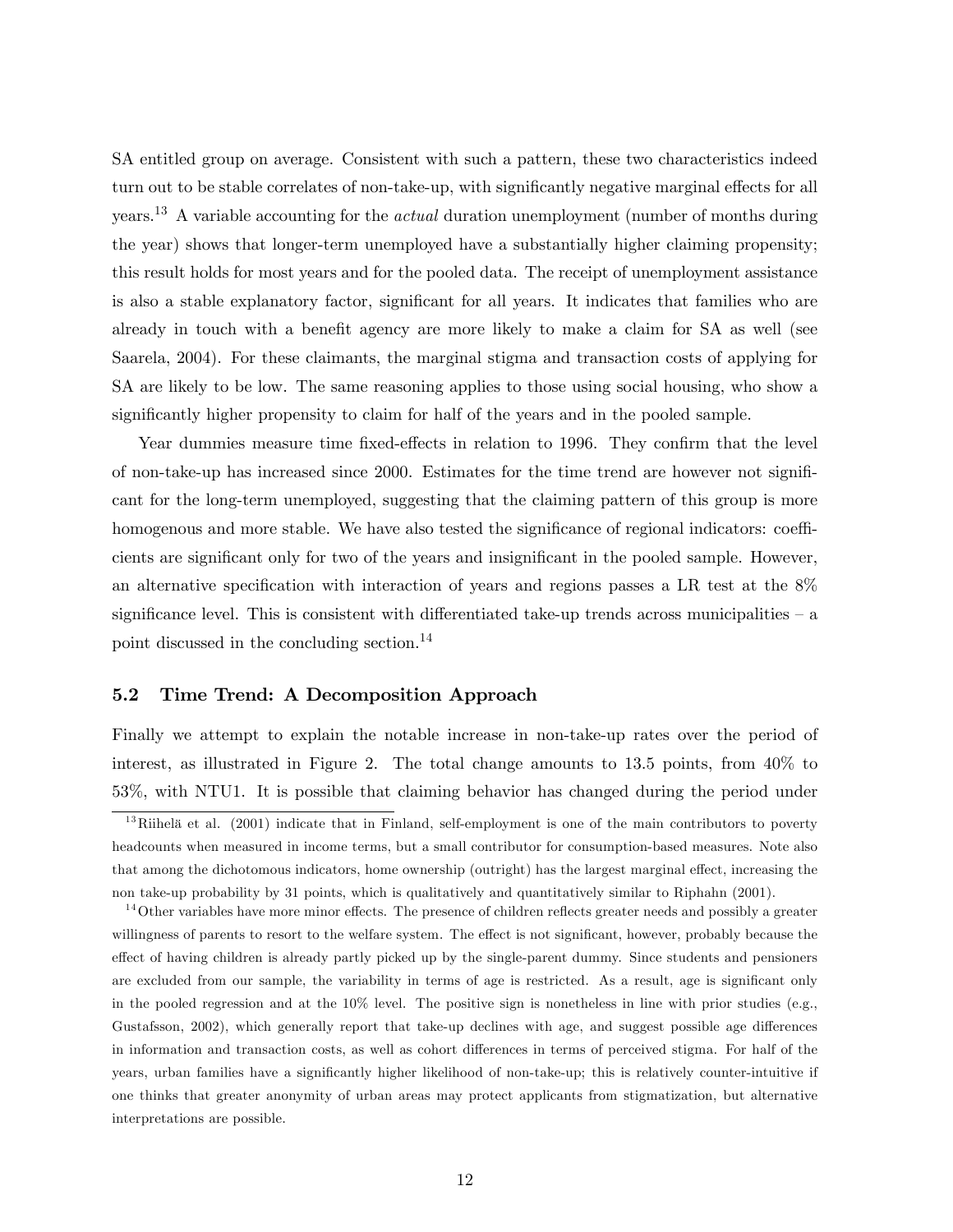consideration. Negative stigma effects associated with claiming welfare benefits may be felt more acutely when unemployment declines during periods of economic recovery (direct survey evidence shows that it is affected by the perceived normality of the behavior and the number of people experiencing economic hardship, cf. Gustafsson, 2002). The fact that the rate of welfare recipients follows the changes in unemployment rate is also confirmed by macro-levels analysis (Gustafsson, 1984). Alternatively, the increase in non-take-up could be simply due to a composition effect. In particular, we could hypothesize that a decrease in the proportion of long-term unemployed over the period (see Figure 1), i.e., a group characterized by a higher propensity to claim, drives the result.

To shed some light on the relative merit of these explanations, we decompose the difference in predicted non-take-up rates between 1997 (the lowest rate) and 2002 (the highest) into the relative contributions of coefficients and characteristics (see Fairlie, 2005). Results presented in Table 5 show that the change in coefficients explains almost all of the time change  $(96\%$  in the baseline, and little variation with alternative specifications), possibly reflecting increasing stigma of relying on SA during economic upturns. The change in the composition of the eligible population is marginal. We conjecture that while the proportion of long-term unemployed in the population as a whole saw a marked decline, this did not carry over to the sub-population of people entitled to SA (the core poverty group). Hence, the decreasing number of SA recipients reported in Figure 2 is not a direct consequence of lower unemployment but more likely due to a change in take-up patterns during the economic recovery in Finland.

# 6 Concluding Remarks

We have provided some evidence of substantial non take-up of social assistance in Finland using administrative data and detailed eligibility simulations. Stable factors seem to act in favor of lower claiming costs (owning one's home, being self-employed) or to encourage take-up (expecting long-term unemployment and/or high levels of social assistance payments), consistently over the eight years under study and in line with results for other countries. A simple decomposition analysis suggests that claiming behavior has changed in post-recession years, leading to a decline in the number of recipients.

Our study confirms that measuring non-take-up is a difficult task, even when using highquality register data. Were complete and robust data available on household characteristics, incomes, benefits and their timing, some important uncertainties would remain when modeling entitlements. In particular administrative practices are likely to be decisive in determining the outcomes of entitlement decisions. Further research is necessary, for instance by exploiting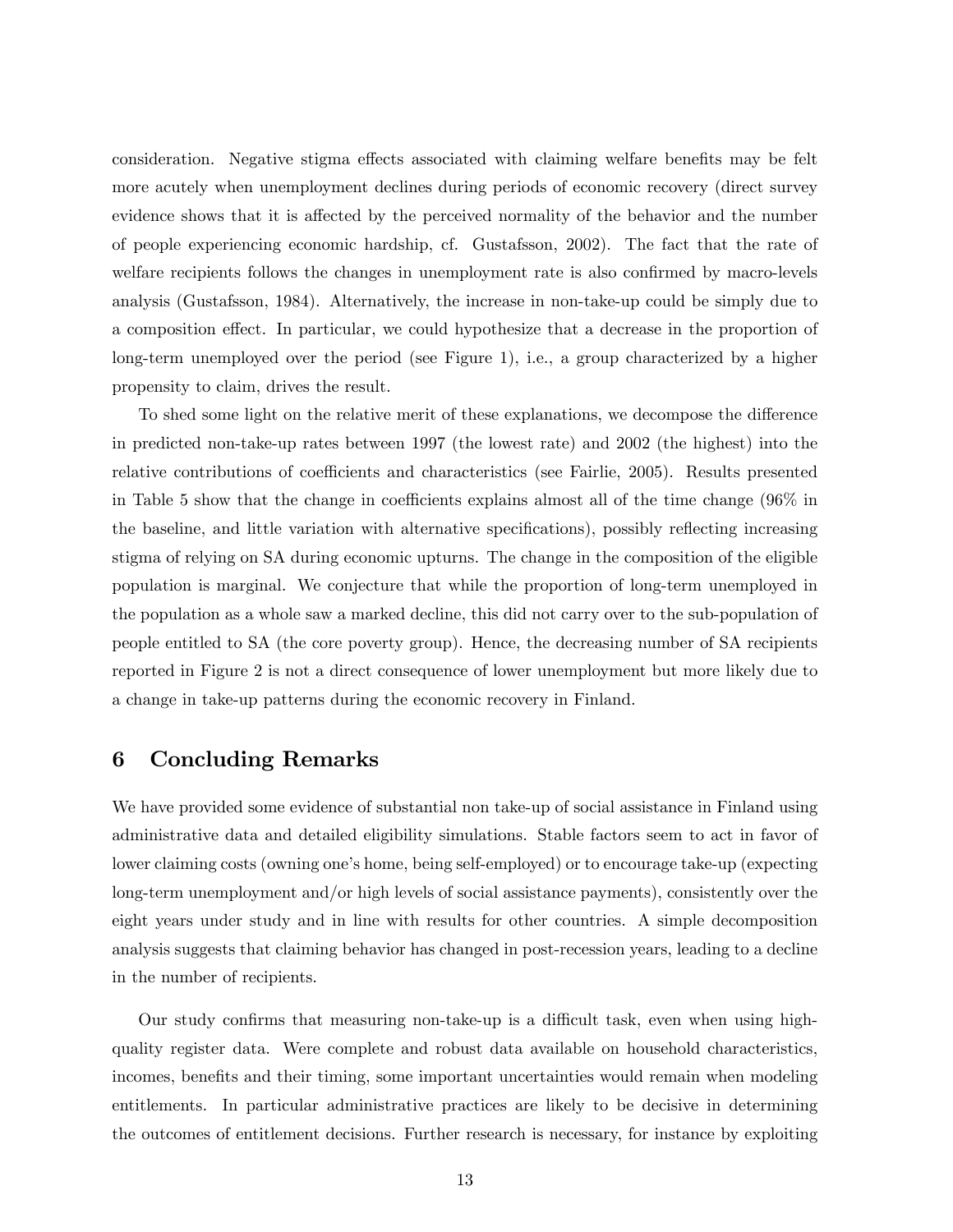regional variation in SA payments to study potential differences in relevant practices between benefit offices. A longitudinal perspective could also throw light on benefit agencies' behavior and incentives. For instance, as in other Nordic countries, transfers of responsibilities from central to local government have taken place in Finland in recent years, possibly accompanied by more restrictive handling of SA claims.

This raises broader issues related to the appropriate measurement and interpretation of nontake-up rates. Large rates, as found in the present study, have important implications for the target efficiency of anti-poverty programs but do not necessarily point to the non-optimality of the systems in force. A more likely explanation is the acceptance of stigma/transaction costs by governments as a way to reducing program enrolment (see Kleven and Kopczuk, 2008, for a modeling of social program complexity as a policy instrument). The recent empirical literature has precisely focused on the role of administrative hassle as a screening device to exclude those with higher permanent income (like the self-employed) and to target those with the most urgent (and long-term) needs for assistance (e.g., Currie, 2004). Our estimates show that the Finnish system tends to perform relatively well in this respect. Also, future studies will have to deal with the fact that households' claiming behavior is not the only factor affecting apparent non-take-up. Indeed many OECD countries have recently moved towards a "rights" and responsibilities" approach, which emphasizes the *activation* of benefit recipients allied to the possibility of benefit sanctions for those not complying with job-search and other behavioral requirements. While sanctions are currently often partial (including in Finland), it is likely that an increasing number of low-income individuals fail to receive benefits not because they do not claim them, but because they are denied benefits as a result of behavior which researchers typically cannot easily observe.

### References

- [1] Aho, S. and I. Virjo (2002): "More Selectivity in Unemployment Compensation in Finland: Has it Led to Activation or Increased Poverty?", in *Minimum Income Schemes in Europe*, Guy Standing ed., ILO.
- [2] Blank, R. (1997): "What cause public assistance caseloads to grow?", NBER Working Paper 6343,
- [3] Blank, R. and P. Ruggles (1996): "When do Women Use Aid to Families with Dependent Children and Food Stamp? The Dynamics of Eligibility Versus Participation", *Journal of* Human Resources, 31(1), 57-89.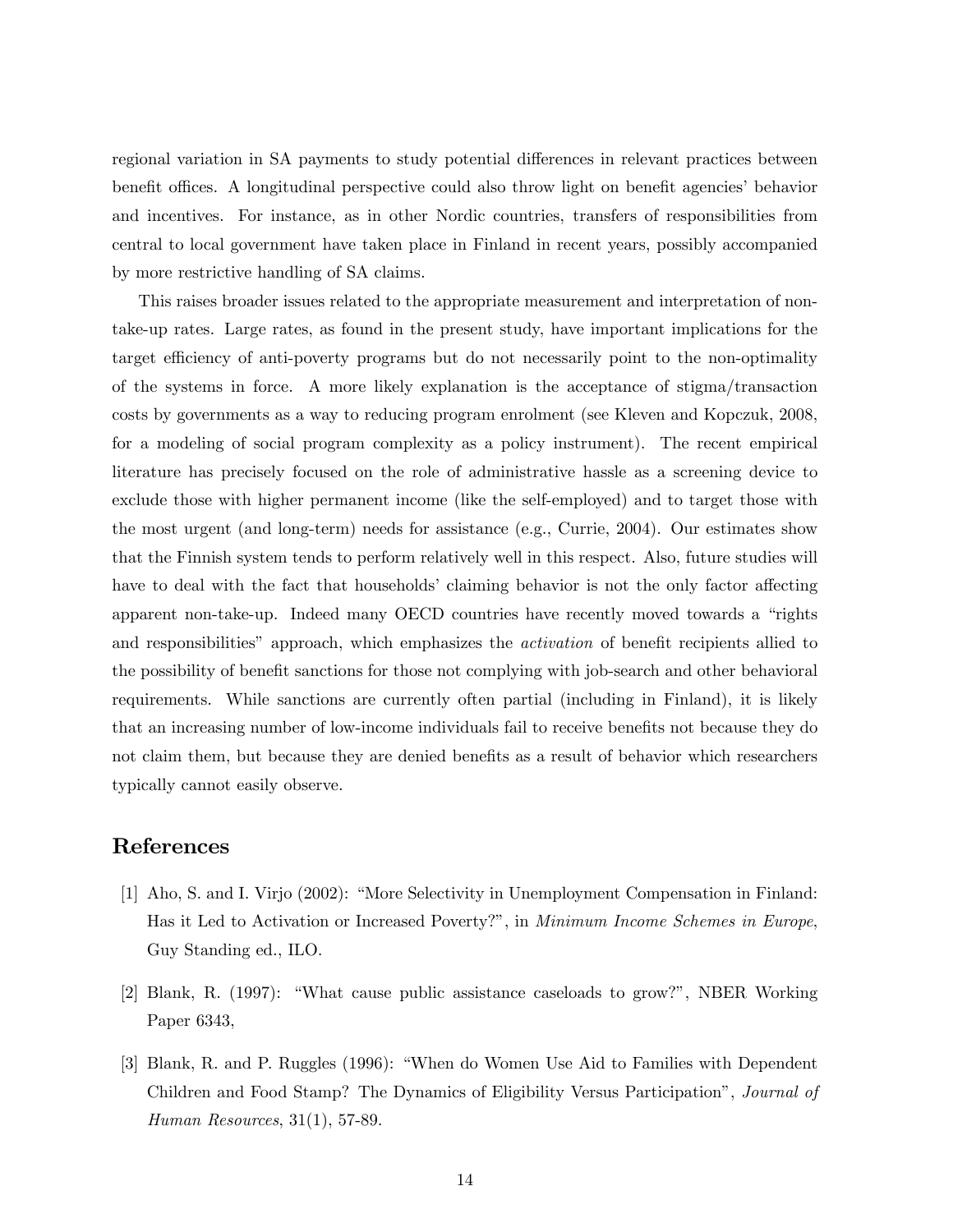- [4] Bramley, G., S. Lancaster, D. Gordon (2000): "Benefit take-up and the geography of poverty in Scotland", Regional Studies,  $34(6)$ ,  $507-519$ .
- [5] Currie, J. (2004): "The Take-up of social benefits", NBER Working Paper No. 10488
- [6] Duclos, J-Y. (1995): "Modelling the Take-Up of State Support", *Journal of Public Eco*nomics, 58, 391-415.
- [7] Fairlie, R. W. (2005): "An Extension of the Blinder-Oaxaca Decomposition Technique to Logit and Probit Modelsî, Journal of Economic and Social Measurement, 30(4): 305-316
- [8] Fry, V. and G. Stark (1989): "The Take-Up of Supplementary Benefit: Gaps in the Safety Net?", in A. Dilnot and I. Walker (eds.), *The Economics of Social Security*, Oxford University Press, 179-91
- [9] Gustafsson, B. (1984): "Macroeconomic performance, old age security and and the rate of social assistance recipients in Sweden", European Economic Review, 26, 319-338.
- [10] Gustafsson, B. (2002): "Assessing non-use of social assistance", European Journal for Social Work, 5, 2, 149-158.
- [11] Hernanz, V., F. Malherbert and M. Pellizzari (2004): "Take-up of Welfare Benefits in OED Countries: A Review of the Evidence", OECD working paper, 17.
- [12] Jäntti, M. (2006): "Measurement error in non take-up of social benefits: housing allowance and earnings in Finland", report for the AIMAP project.
- [13] Kayser, H. and J. R. Frick (2000): "Take it or leave it: (Non-)Take-up behavior of Social Assistance in Germany", Schmoller's Jahrbuch - Journal of Applied Social Science Studies, 121 (1): 27-58.
- [14] Kim, M. and T. Mergoupis (1997): "The Working Poor and Welfare Recipiency: Participation, Evidence, and Policy Directions." The Journal of Economic Issues. 31(3), 707-729.
- [15] Kleven, H.J, and W. Kopczuk (2008): "Transfer program complexity and take up of social benefits", NBER Working Paper 14301
- [16] Matsaganis, M.  $(2007)$ : "On measurement error, tax evasion and target inefficiency", AIMAP report.
- [17] McGarry, K. (1996): "Factors Determining Participation of the Elderly in Supplementary Security Income", *Journal of Human Resources*, 31(2), 331-358.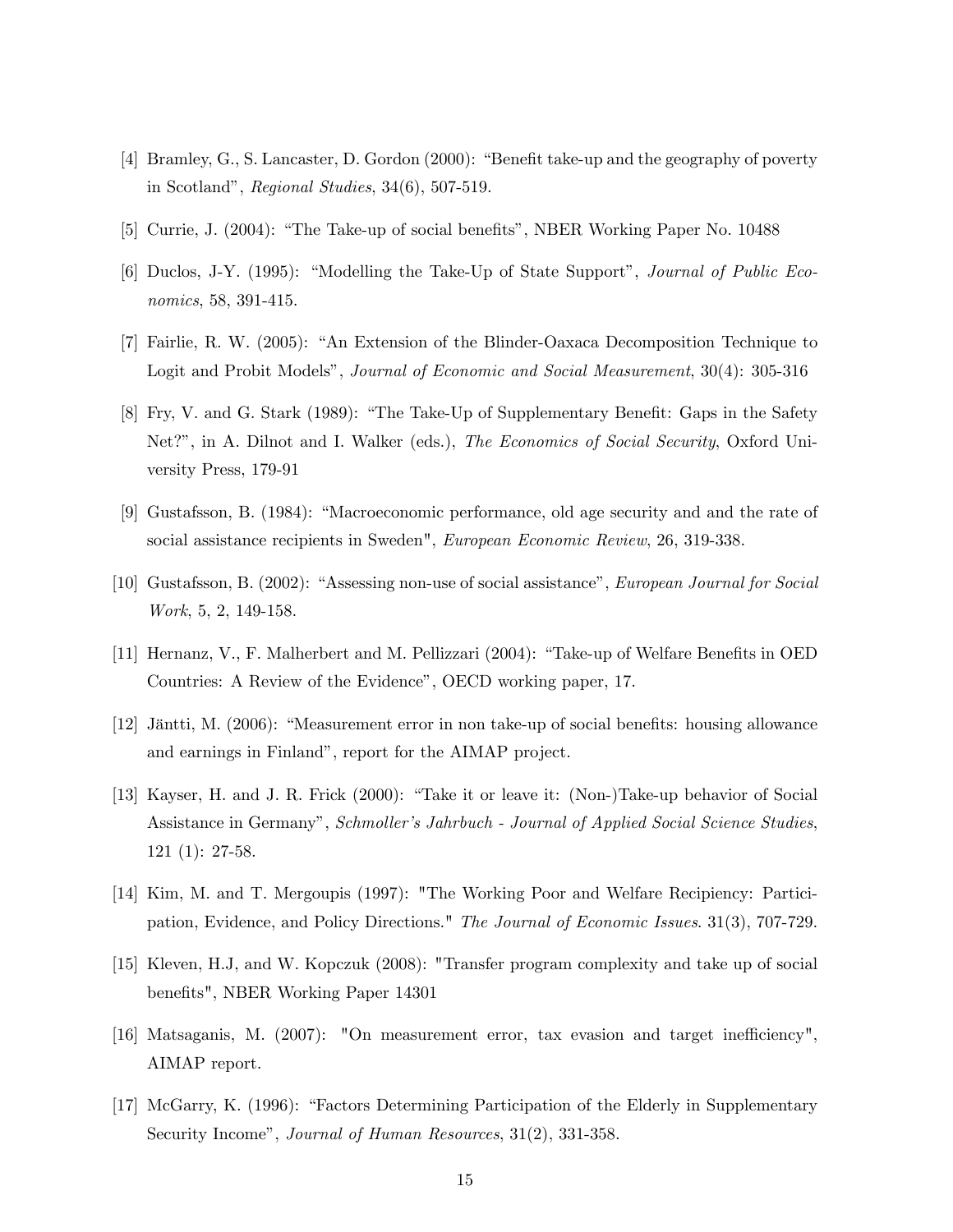- [18] Ministry of Social Affairs and Health (2006), Trends in Social Protection, Helsinki.
- [19] Moffitt, R. (1983): "An economic model of welfare stigma", American Economic Review, 73, 5, 1023-1035
- [20] Pudney, S.  $(2001)$ : "The impact of measurement errors in probits model of benefit take-up", mimeo.
- [21] Pudney, S., Hernandez, M. and Hancock, R. (2002): "The Welfare Cost of Means-Testing: Pensioner Participation in Income Support", paper presented at the Royal Economic Society Conference, Warwick 2003.
- [22] Riihelä, M., R. Sullström, and M. Tuomala  $(2001)$ : "On the recent trends in economic poverty in Finlandî, Tampere Economic Working Paper 23
- [23] Riphahn, R.T. (2001): "Rational Poverty or Poor Rationality? The Take-Up of Social Assistance Benefits", Review of Income and Wealth, 47(3), 379-98
- [24] Saarela, J  $(2004)$ : "How unemployment duration affects social assistance receipt: evidence from Finland", *International Journal of Social Welfare*, 13, 3, 223 - 243.
- [25] Terracol, A.  $(2002)$ : "Analysing the Take-Up of Means-Tested Benefits in France", mimeo, Université Paris I-Panthéon-Sorbonne.
- [26] Törmälehto, V. (2001): "Robustness assessment report for income distribution data: Finland: Income distribution survey 1998", Statistics Finland
- [27] van Oorschot, W. (1995), Take It or Leave it: a Study of Non-Take-Up of Social Security Benefits, Tilburg: Tilburg University Press.
- [28] Virjo, I. (2000): "Toimeentulotuen alikäytön laajuus ja syyt" (The extent and motives of non-utilisation of social assistance), Janus, 8, 1, 28-44.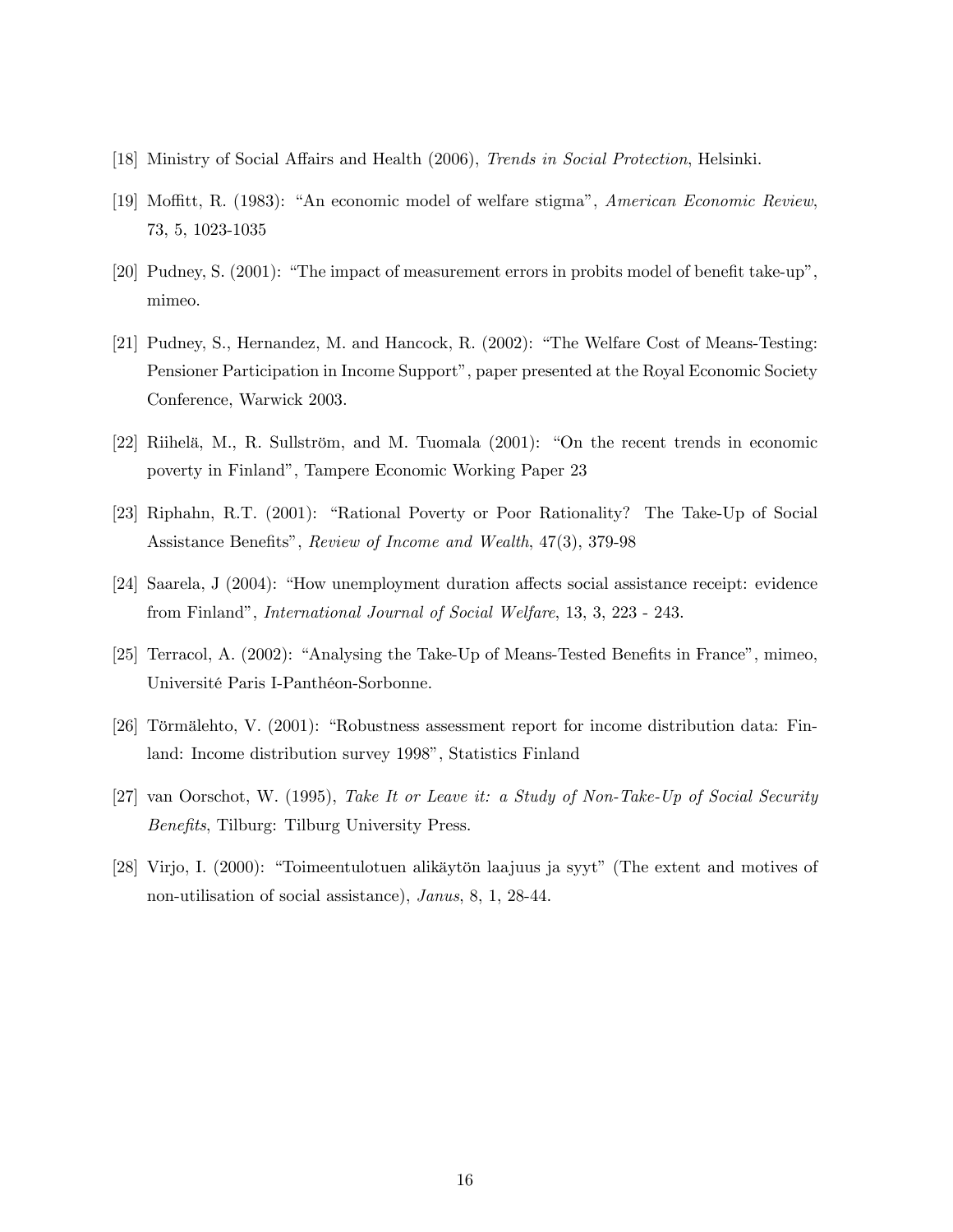

Sources: OECD; Income Distribution Survey; own calculations. Poverty line: 50% of the median of equivalised income<br>(modified OECD scale). Remark: in the first half of the 90s, poverty headcount ratio decreases as the rece period. Second half of the 90s: rise of relative poverty explained by a relatively faster recovery for higher income groups.

Figure 1: Growth, Unemployment and Poverty in Finland



Note: non take up measures (NTU) based on number of eligible families (E), claiming families (T) and number of missed eligibility (M, which correspond to non-regular SA and beta-error). Dashed lines represent std. err.

Figure 2: Trend in Non-take-up (selected sample)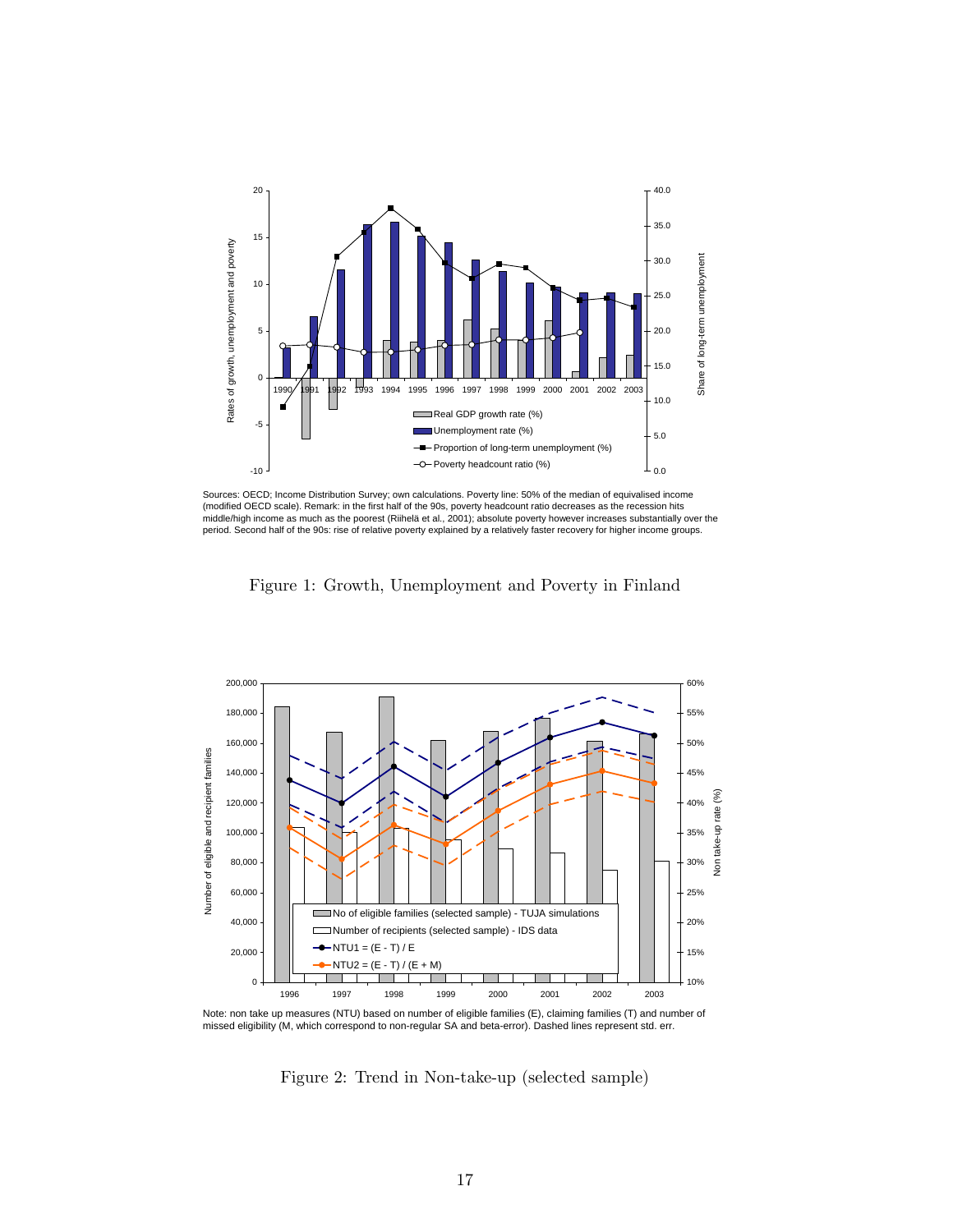

Note: incomes equivalized using modified OECD scale. For definitions of Non-Take-up rates (NTU), see Figure 2

Figure 3: Non-take-up across Income Levels (selected sample, 2003)



Figure 4: SA Amounts and Non-Take-Up Propensity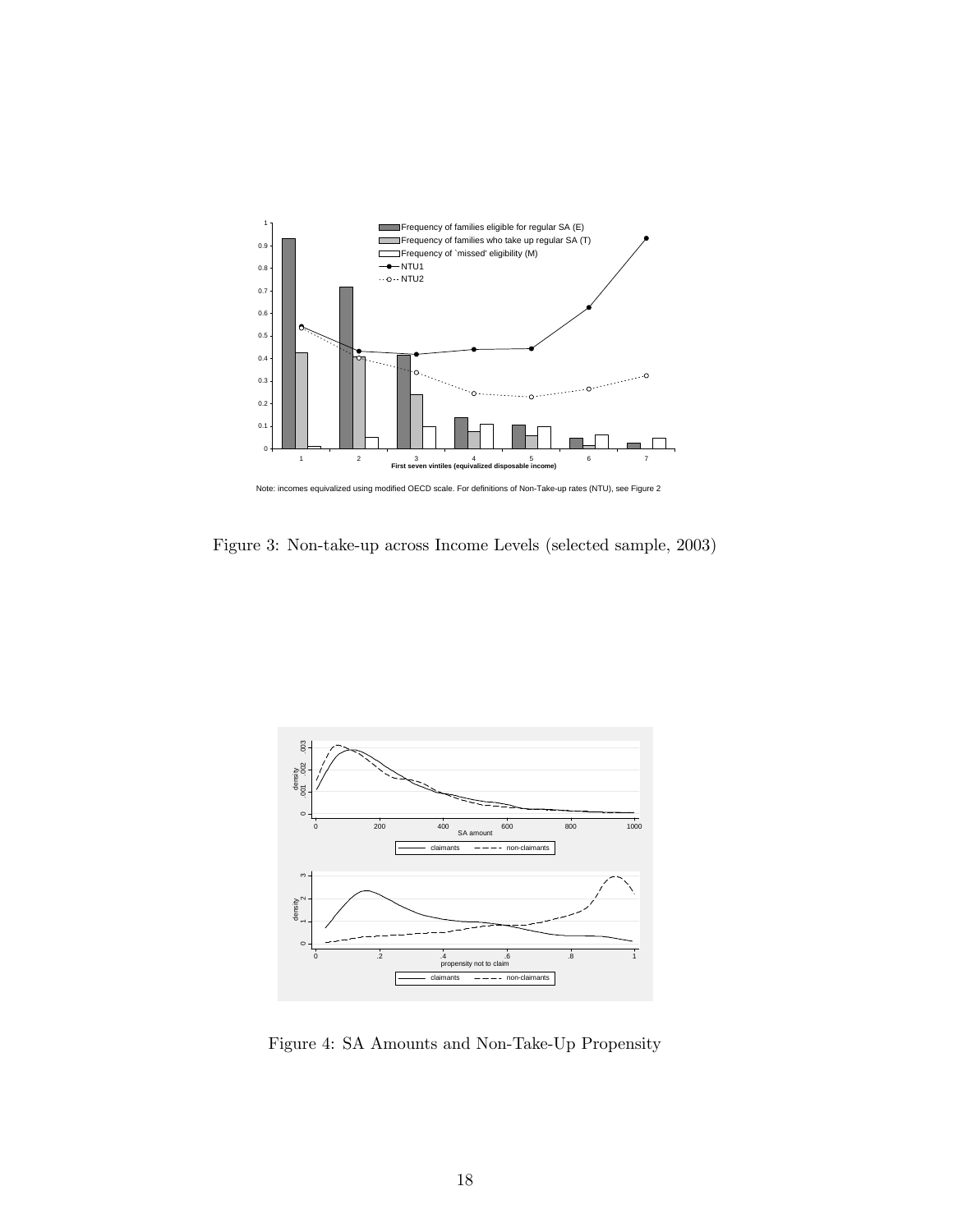|                          | Country     | Data                         | Years                 | Program*                                         | Selection                 | Non-take-up rate |
|--------------------------|-------------|------------------------------|-----------------------|--------------------------------------------------|---------------------------|------------------|
| Moffitt (1983)           | <b>US</b>   | <b>PSID</b>                  | 1976                  | <b>AFDC</b>                                      | Single mothers            | 55%              |
| Blank and Ruggles (1996) | <b>US</b>   | <b>SIPP</b>                  | 1986-87               | <b>AFDC</b>                                      | Single mothers            | $30\% - 38\%$    |
| Blank (1997)             | <b>US</b>   | CPS and<br>admin, data       | mid 70s to<br>mid 80s | <b>AFDC</b>                                      | Families with<br>children | $10\% - 40\%$    |
| Kim and Mergoupis (1997) | <b>US</b>   | <b>SIPP</b>                  | 1976-88-89            | <b>AFDC</b>                                      | Working poor              | 46%              |
| Fry and Stark (1989)     | <b>UK</b>   | <b>FES</b>                   | 1984                  | Supplementary Benefit (SB)*                      | All                       | 13% - 19%        |
| Pudney et al. (2002)     | UK          | <b>FRS</b>                   | 1997-2000             | Income Support (IS)                              | Pensioners                | 34% - 35%        |
| Bramley et al. (2000)    | Scotland    | <b>SHCS</b>                  | 1996                  | Income Support (IS)                              | All                       | 30-50%           |
| Terracol (2002)          | France      | <b>ECHP</b>                  | 1994-96               | Minimum Income (Revenu<br>Minimum d'Insertion)   | All                       | 35% - 48%        |
| Neuman and Hertz (1998)  | Germany     |                              | 1991                  | Social Assistance (Hilfe zum<br>Lebensunterhalt) | All                       | 52.3% - 58.7%    |
| Kayser and Frick (2000)  | Germany     | <b>GSOEP</b>                 | 1996                  | Social Assistance (Hilfe zum<br>Lebensunterhalt) | All                       | 62.9%            |
| Riphahn (2001)           | Germany     | <b>EVS</b>                   | 1993                  | Social Assistance (Hilfe zum<br>Lebensunterhalt) | All                       | 62.3%            |
| van Oorschot (1995)      | Netherlands | $^\text{\textregistered}$    | 1990                  | Special Social Assistance                        | A11                       | $53\% - 63\%$    |
| Virjo (2000)             | Finland     | Mail survey<br>(U. of Turku) | 1995                  | Social Assistance<br>(Toimeentulotuki)           | n.a.                      | 60%              |
| Gustafsson (2002)        | Sweden      | n.a.                         | 1985, 1997            | Social Assistance                                | All                       | 70-80%           |

#### Table 1: Some Literature on the Non-take-up of Social Assistance

Note: PSID is the Panel Study of Income Dynamics, SIPP is the Survey of Income and Program Participation, CPS is the Current Population Survey, FES is the Family Expenditure Survey, FRS is the Family Resource Survey, SHCS is the Scottish House Condition Survey, ECHP is the European Community Household Panel, GSOEP is the German socio-economic Panel, EVS is the Income and Expenditure Survey for Germany.

AFDC stands for Aid to Families with Dependent Children

\* Supplementary Benefit (SB) is the ancestor of the Income Support (IS) in the UK.

@ Specific data on Rotterdam and Nijmegen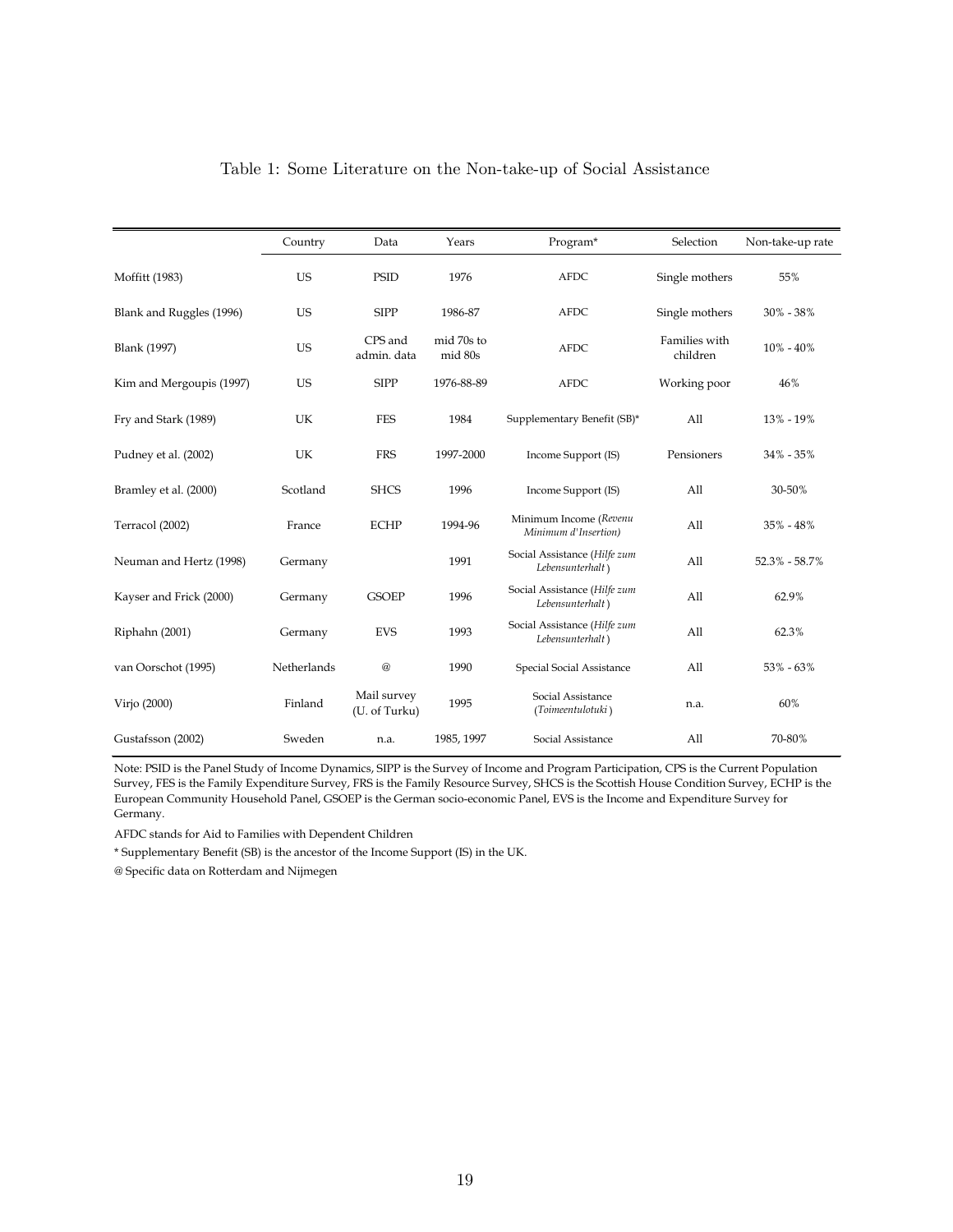| Variables                                          | neither eligible<br>nor recipient | eligible and<br>take up | eligible and non<br>take-up |  |
|----------------------------------------------------|-----------------------------------|-------------------------|-----------------------------|--|
| Single $(\%)$                                      | 0.47                              | 0.80                    | 0.78                        |  |
| No. of children                                    | 0.67                              | 0.55                    | 0.55                        |  |
| Own home $(\%)$                                    | 0.65                              | 0.13                    | 0.51                        |  |
| Living in Helsinki (%)                             | 0.29                              | 0.24                    | 0.26                        |  |
| Household head:                                    |                                   |                         |                             |  |
| age                                                | 40                                | 37                      | 36                          |  |
| farmer or self-employed (%)                        | 0.11                              | 0.03                    | 0.23                        |  |
| primary education (%)                              | 0.22                              | 0.39                    | 0.29                        |  |
| lower secondary education (%)                      | 0.41                              | 0.44                    | 0.47                        |  |
| upper sec. or tertiary education (%)               | 0.37                              | 0.17                    | 0.25                        |  |
| no. months unemployed during year                  | 1                                 | 7                       | 3                           |  |
| family receives unemployment benefit (%)           | 0.19                              | 0.24                    | 0.22                        |  |
| family receives unemployment assistance (%)        | 0.13                              | 0.71                    | 0.34                        |  |
| average income before taxes & benefits (euro/year) | 30,813                            | 6,908                   | 7,863                       |  |
| average SA amount (observed) (euro/month)          |                                   | 271                     |                             |  |
| average SA amount (simulated) (euro/month)         |                                   | 234                     | 230                         |  |
| no. of obs. (pooled years)                         | 59,123                            | 2,131                   | 4,901                       |  |

Table 2: Descriptive Statistics (pooled data)

Sources: IDS administrative data and simulations using the microsimulation model TUJA.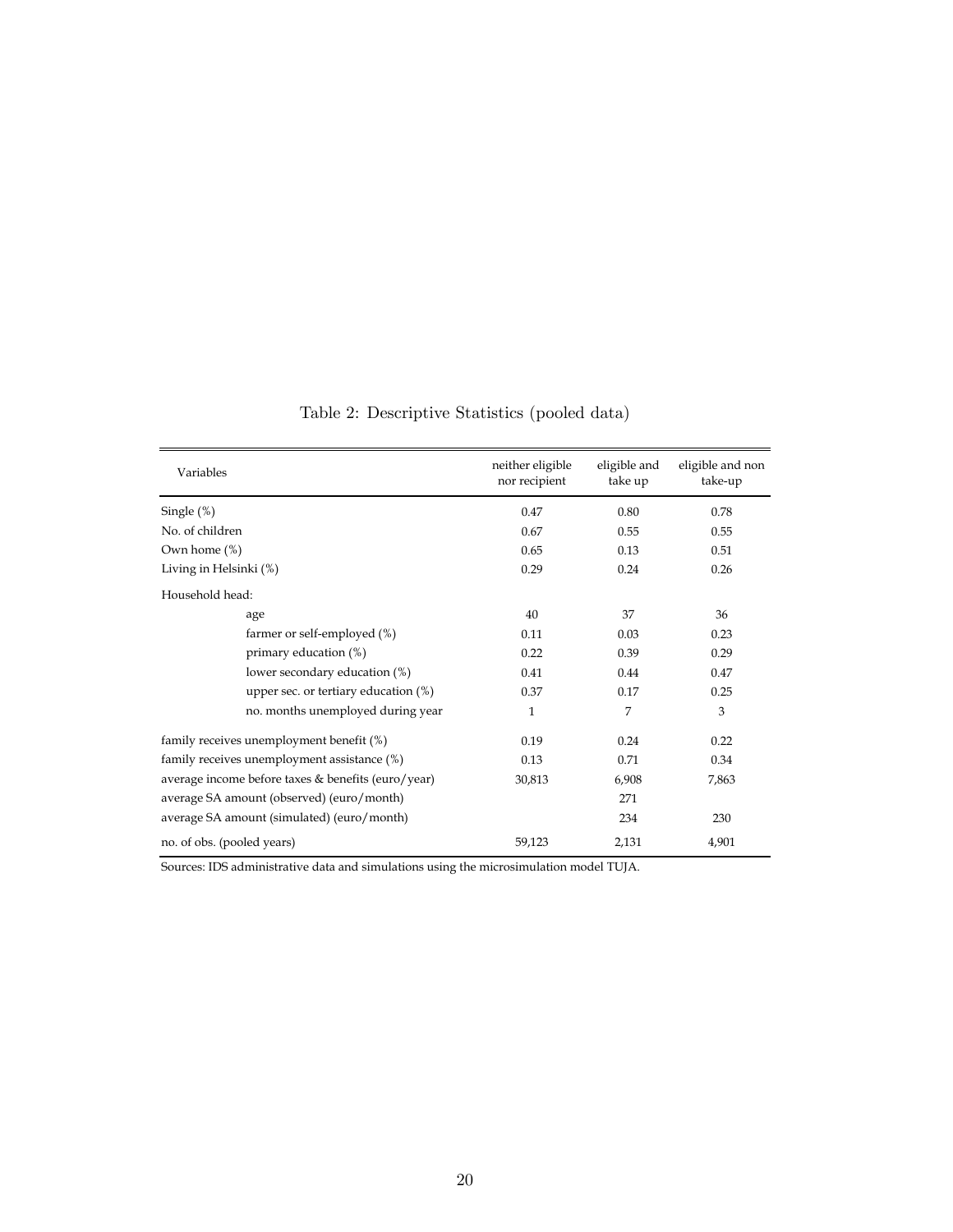|                                   |        | Whole selected sample |                  |           | Unchanged status<br>over the year* |                  |           |
|-----------------------------------|--------|-----------------------|------------------|-----------|------------------------------------|------------------|-----------|
|                                   |        | NTU <sub>1</sub>      | NTU <sub>2</sub> | $M/(M+E)$ | NTU <sub>1</sub>                   | NTU <sub>2</sub> | $M/(M+E)$ |
| All family types:                 |        |                       |                  |           |                                    |                  |           |
| Baseline                          |        | 0.51                  | 0.43             | 0.15      | 0.49                               | 0.42             | 0.08      |
| Additional Costs (uniform change) |        |                       |                  |           |                                    |                  |           |
|                                   | $-5%$  | 0.50                  | 0.43             | 0.16      | 0.48                               | 0.40             | 0.08      |
|                                   | $+5%$  | 0.52                  | 0.44             | 0.12      | 0.50                               | 0.42             | 0.07      |
|                                   | $+15%$ | 0.54                  | 0.45             | 0.10      | 0.52                               | 0.44             | 0.05      |
| Housing Costs (uniform change)    |        |                       |                  |           |                                    |                  |           |
|                                   | $-5%$  | 0.51                  | 0.43             | 0.15      | 0.49                               | 0.41             | 0.08      |
|                                   | $+5%$  | 0.52                  | 0.44             | 0.14      | 0.50                               | 0.42             | 0.08      |
|                                   | $+15%$ | 0.53                  | 0.44             | 0.12      | 0.51                               | 0.43             | 0.07      |
| Singles:                          |        |                       |                  |           |                                    |                  |           |
| Baseline                          |        | 0.45                  | 0.38             | 0.11      | 0.41                               | 0.35             | 0.03      |
| Additional Costs (uniform change) |        |                       |                  |           |                                    |                  |           |
|                                   | $-5%$  | 0.44                  | 0.37             | 0.12      | 0.40                               | 0.34             | 0.03      |
|                                   | $+5%$  | 0.46                  | 0.39             | 0.10      | 0.42                               | 0.36             | 0.03      |
|                                   | $+15%$ | 0.46                  | 0.39             | 0.07      | 0.43                               | 0.36             | 0.02      |
| Housing Costs (uniform change)    |        |                       |                  |           |                                    |                  |           |
|                                   | $-5%$  | 0.44                  | 0.37             | 0.11      | 0.41                               | 0.34             | 0.03      |
|                                   | $+5%$  | 0.46                  | 0.39             | 0.10      | 0.42                               | 0.36             | 0.03      |
|                                   | $+15%$ | 0.46                  | 0.39             | 0.08      | 0.43                               | 0.36             | 0.03      |

### Table 3: Non-Take-up rates: Baseline and Sensitivity Analysis

Note: Sensitivity analysis for the year 2003. Non-take-up measures (NTU) based on the number of eligible families (E), of eligible families who receive SA (T) and of non-regular SA & beta-errors (M), with:

 $NTU1 = (E - T) / E$ 

NTU 2 =  $(E - T) / (E + M)$ 

and M/(M+E): number of "missed" eligibility over total number of recipients (i.e., recipients deemed eligible, T, or not, M).

\* Families where adults are observed in the same labor market state (part-time work, full-time work, unemployed, inactive) during the year.